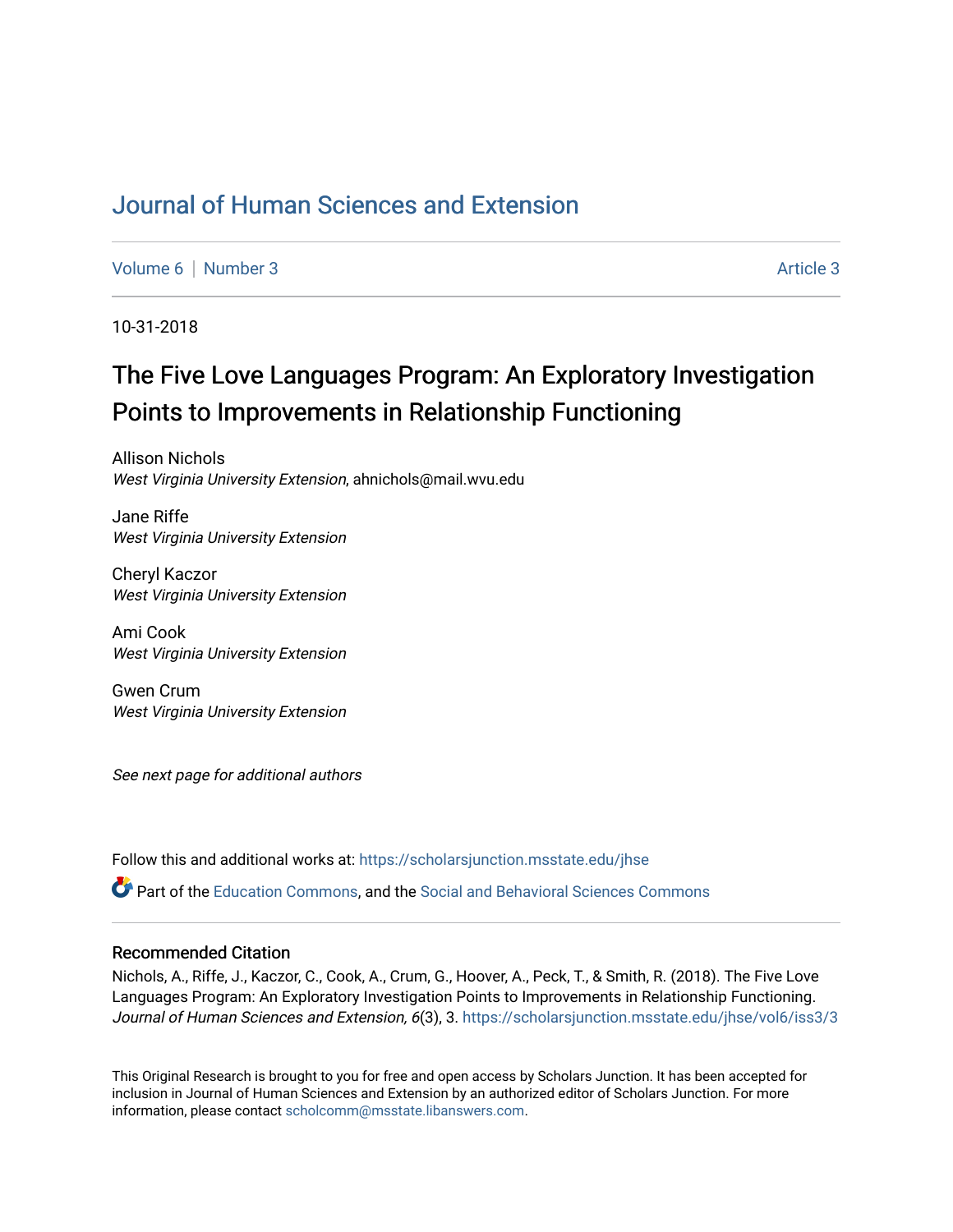## The Five Love Languages Program: An Exploratory Investigation Points to Improvements in Relationship Functioning

#### Authors

Allison Nichols, Jane Riffe, Cheryl Kaczor, Ami Cook, Gwen Crum, Andrea Hoover, Terrill Peck, and Rebecca Smith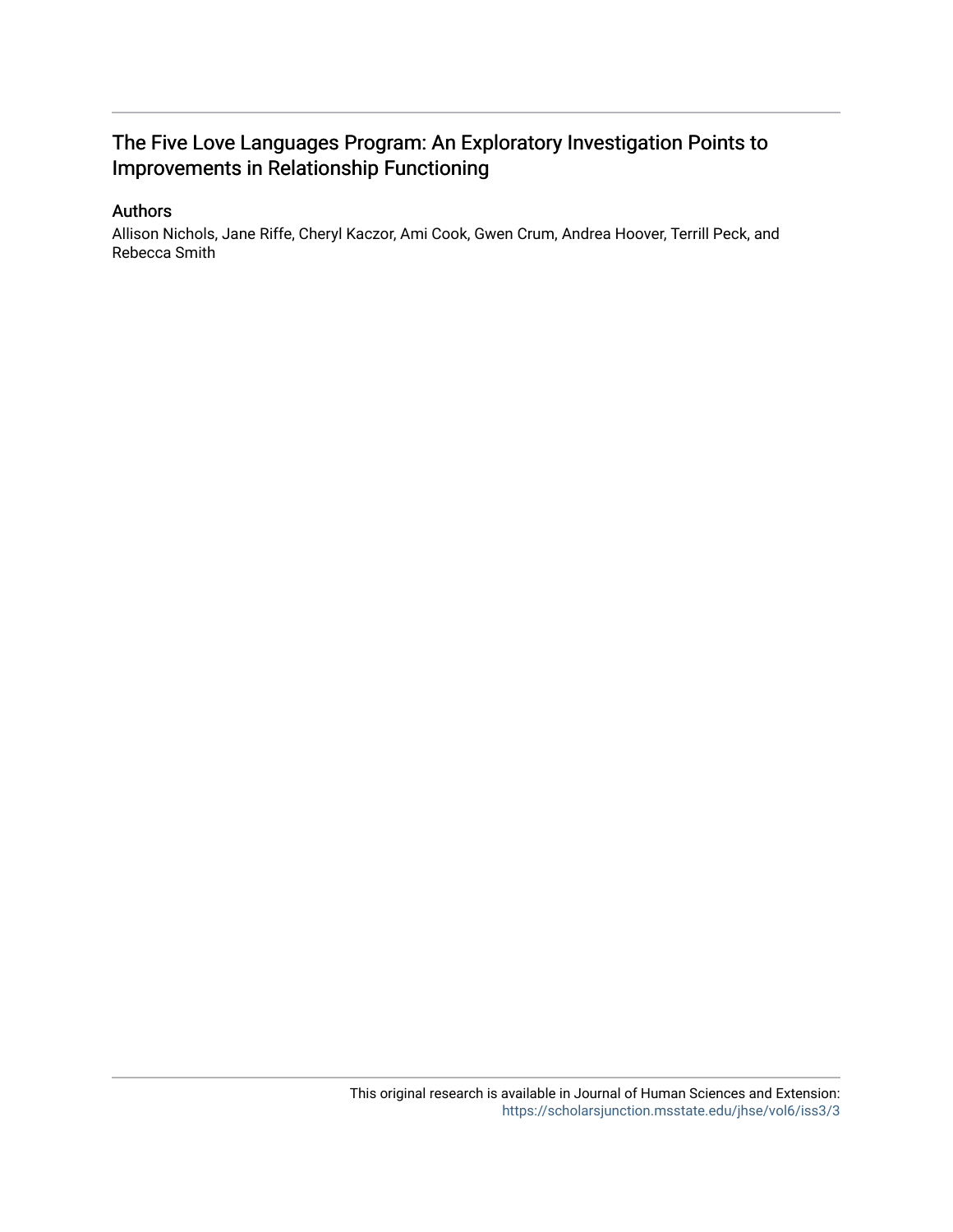## **The Five Love Languages Program: An Exploratory Investigation Points to Improvements in Relationship Functioning**

**Allison Nichols Jane Riffe Cheryl Kaczor Ami Cook Gwen Crum Andrea Hoover Terrill Peck Rebecca Smith**  *West Virginia University Extension*

*The authors describe an exploratory investigation of a relationship education program based on the Five Love Languages (5 LL) (Chapman, 2007), implemented by Extension educators in seven rural counties. Relationship assessments measured participant changes related to the quality of the primary relationship, belief in the future of the relationship, and partner empathy. Confidence in using the 5 LLs was also assessed. Two groups were compared, a "no booster" group that participated in didactic and final sessions and a "booster" group that received a book, tips, and reminders to practice the 5 LLs. Focus groups revealed how participants benefited. The results showed significant gains in knowledge of and confidence in using the 5 LLs. All participants significantly improved on partner empathy and the "booster" group showed significantly more improvement than the "no booster" group. The value to the family life education mission of Cooperative Extension is discussed, and recommendations for future research are given.*

*Keywords*: relationship and marriage education, RME, couples and relationship education, CRE, partner empathy, perspective-taking, relational maintenance, love languages, Five Love Languages, 5 LLs, family life education

## **Introduction**

## **Rationale**

The growing field of Relationship and Marriage Education (RME) or Couples and Relationship Education (CRE) is defined broadly by Markman and Rhoades (2012) as

Direct correspondence to Allison Nichols at ahnichols@mail.wvu.edu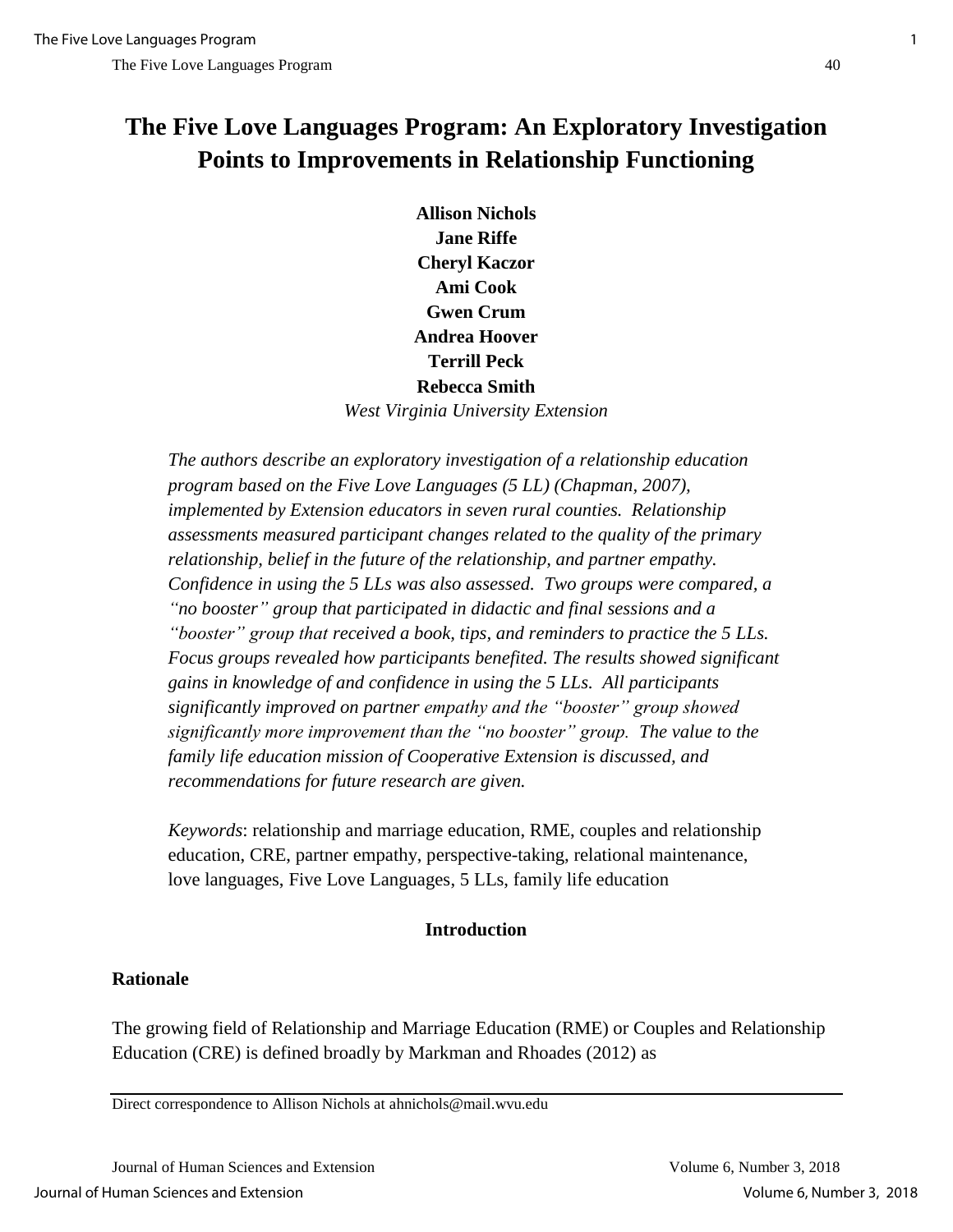Efforts or programs that provide education, skills, and principles to help individuals (a person not in a relationship or a person without his or her partner) and couples (both partners participating) increase their chances of having healthy and stable relationships. (p. 170)

Extension educators with expertise in couple relationships responded to the rapid expansion of funding for research-based RME programs with the formation of a working group known as NERMEN or the National Extension Relationship and Marriage Education Network (www.nermen.org). NERMEN provides research-based resources and promotes national, state, and community level outreach partnerships to advance the knowledge and practice of RME. The NERMEN model grounds RME teaching in research and best practices and gives educators guidance for selecting and developing educational resources (Futris & Adler-Baeder, 2013).

Although some Extension researchers have noted the presence of a number of empirically validated curricula for RME (Goddard, Marshall, Olson, & Dennis, 2012), others have argued that many couple education programs are only loosely connected to research and have not been empirically validated (Adler-Baeder, Higginbotham, & Lamke, 2004). The challenge has been to find evidence-based RME programs that can be used in Extension.

RME programs are typically delivered in multiple sessions (9-20 hours of instructional time). These moderate-dosage programs have been shown to produce significantly larger positive effect sizes than shorter programs (Hawkins, Blanchard, Baldwin, & Albright 2008; Hawkins, Stanley, Blanchard, & Albright, 2012).

However, moderate-dosage RME programs (9-20 hours) are often not practical for Extension community-based audiences. The norm is to deliver short low-dosage programs, as multisession programs are difficult to support without external funding, and attendance is hard to sustain over time in RME programs at the community level. Therefore, systematic evaluation of low-dosage relationship education programs would enhance NERMEN objectives.

The program evaluated in this study, the Five Love Languages (5 LL) program, is a low-dosage community program based on Gary Chapman's (2007) book of the same name. The program brings adults and their primary partners together to learn about the 5 LLs and take a self-directed assessment to determine their own love language. Couples are then encouraged to share their love language with each other and develop a plan for expressing love based on their partner's love language (LL) rather than on their own.

In the book associated with this program, Chapman teaches that partners can have more satisfying relationships if they choose to fill each other's love "tanks" by "speaking" their partner's LL. He describes the LLs – words of affirmation, quality time, acts of service, gifts,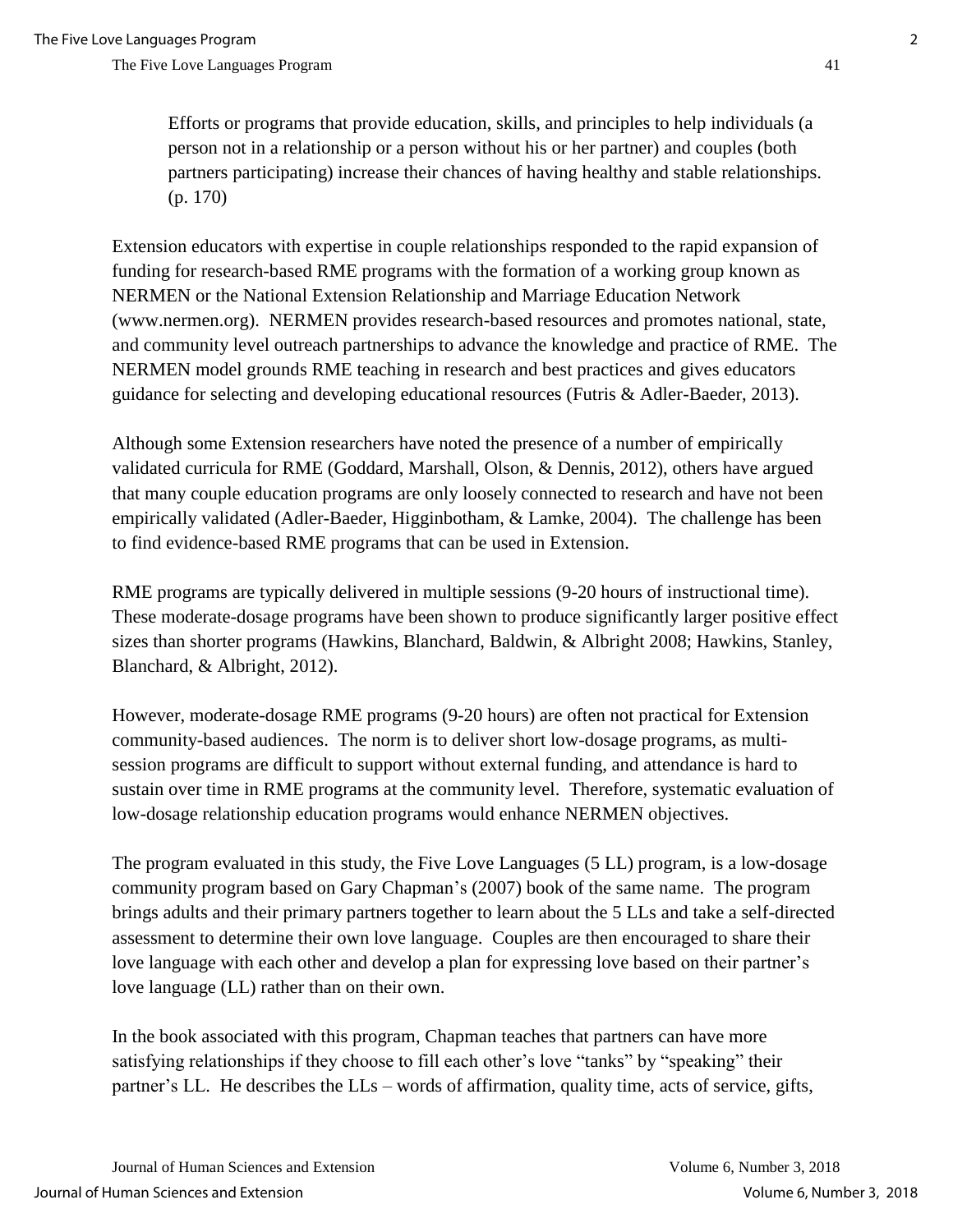and physical touch – which reflect behaviors that are seen as expressions of love and appreciation by one's partner. He believes that partners tend to show love to their partner using their own preferred LL, but states that those in the happiest relationships make a conscious choice to express their love according to the partner's preferred LL (Chapman, 2007).

While a Google search on Chapman's 5 LL model returned 117,000 links, indicating that it has reached broad audiences, little research has been conducted on the program, although some have attempted to connect Chapman's LLs to established research (Egbert & Polk, 2006; Stafford, Dainton, & Haas, 2000). There is one doctoral dissertation that studied a 5 LL program conducted with individuals living in military housing (Veale, 2006). The research concluded that participants in the 5 LL program overwhelmingly felt that their love languages were accurately portrayed by Chapman's Love Language Survey and that they understood how to communicate better with their spouses after learning their partner's LL. However, there was insufficient evidence to conclude that partners modified their behavior to accommodate their spouse's LL (Veale, 2006).

Since 2010, the Families and Health unit of an Extension Service in a rural state has been delivering the 5 LL program. Extension faculty developed materials to standardize the delivery of the program, including a PowerPoint presentation, several handouts, and an evaluation form. A discussion guide for group leaders and a participant handout, "Connecting with Others Using the Five Love Languages," are available online (Kaczor, Peck, & Riffe, 2012). The program has been implemented in 17 counties, with more than 1,700 participants. Versions of 5 LL have been created for parents of teens and parents of children. The faculty who developed the program have received national recognition from professional organizations, and other states have expressed interest in implementing the program.

In the state where this study was conducted, the program is two hours in length and begins with dinner for participants. The Extension educator uses a PowerPoint presentation based on the *Five Love Languages* by Gary Chapman to explain the principles behind the 5 LLs. Participants have the opportunity to discover their own LL by completing a short questionnaire. After participants discover their own LL, an Extension educator leads a discussion of activities associated with each of the languages and how relationships can be strengthened when individuals speak the LL of their partner. Each participant or couple is given *The Five Love Languages*, *How to Express Heartfelt Commitment to Your Mate* as a reference at the end of the program and a list of possible activities for each of the 5 LLs. The publisher of *The Five Love Languages*, *How to Express Heartfelt Commitment to Your Mate*, Moody Press, granted permission to use Dr. Chapman's concepts in this exploratory project.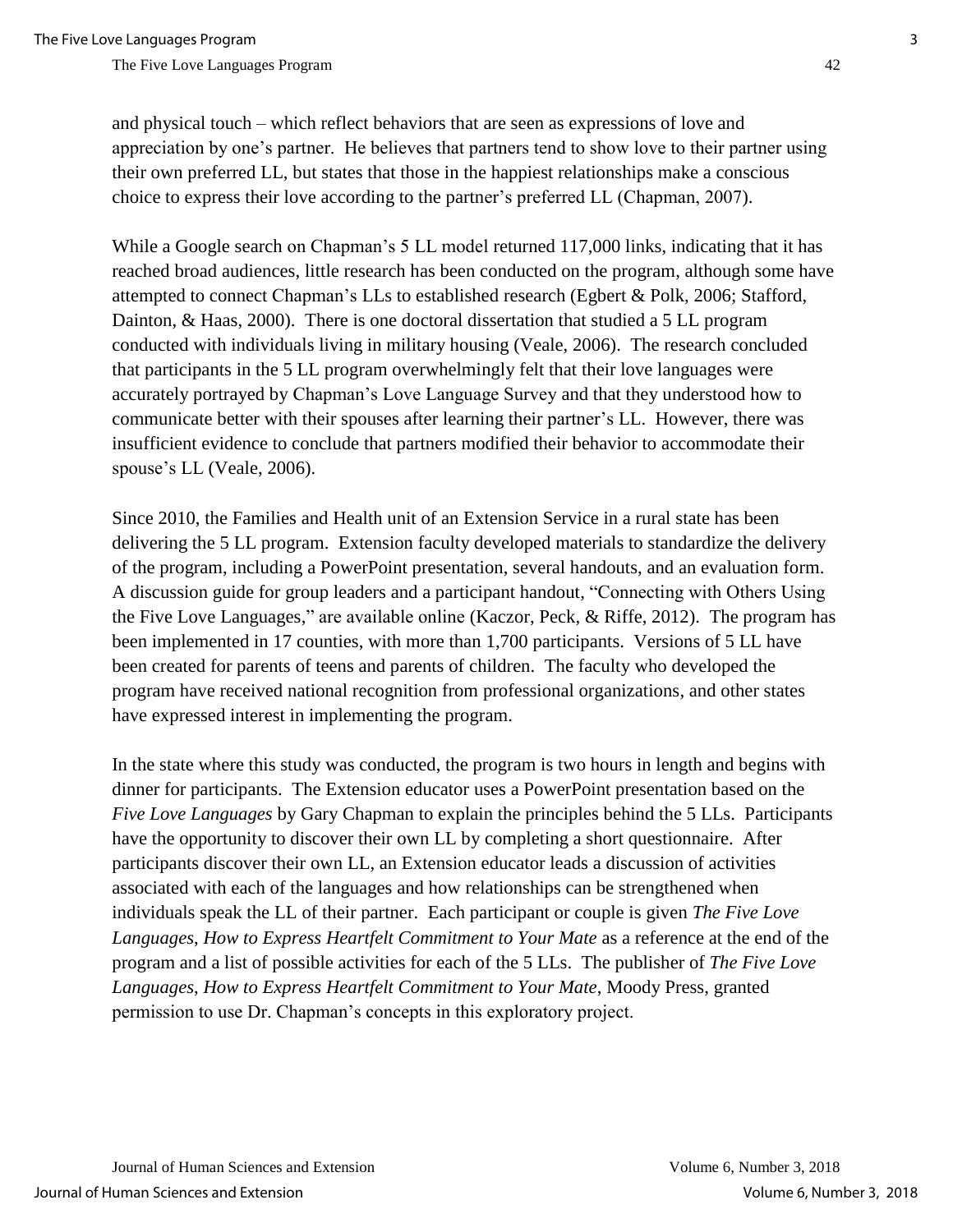#### **Purpose**

This mixed-method exploratory study of the effectiveness of the 5 LL program posed four evaluation questions:

- 1. Did participants increase in overall confidence in their knowledge of and ability to use the five love languages?
- 2. Did participants experience changes in relationship constructs, including relationship quality, partner empathy, and confidence in the future of the relationship?
- 3. How did participants describe the benefits of the program?
- 4. Were there differences in the outcomes of the "booster" group, who received a book and reminders to practice the 5 LLs during the five weeks following the instructional training, and the "no booster" group, who did not receive supplements?

#### **Methods**

#### **Design**

A mixed research design was used that included both quantitative and qualitative methodologies. The evaluators determined that a mixed design was the best approach to studying the effectiveness of the 5 LL program. Quantitative data from the relationship assessments can be used to measure changes in participant perceptions about their relationship over the course of the program, while qualitative data from open-ended responses on surveys and discussions in focus groups can be used to examine ideas, beliefs, and human behaviors associated with using the skills taught in the program.

A purposeful sample was used because Extension agents were limited to studying the 5 LL program with the community groups that they work rather than with randomly selected groups. The quasi-experimental design compared two groups: a "booster" group and a "no booster" group.

An application for exemption of consent for the Five Love Language research protocol was submitted to the university's research compliance unit and was approved.

#### **Procedures**

Extension county faculty recruited program participants in seven counties through newspaper releases, flyers, and electronic mailing lists of past Extension program participants. Participants were alerted to the research component of these 5 LL programs, as required by the Institutional Review Board. Recruitment was difficult and slow because of competing programs and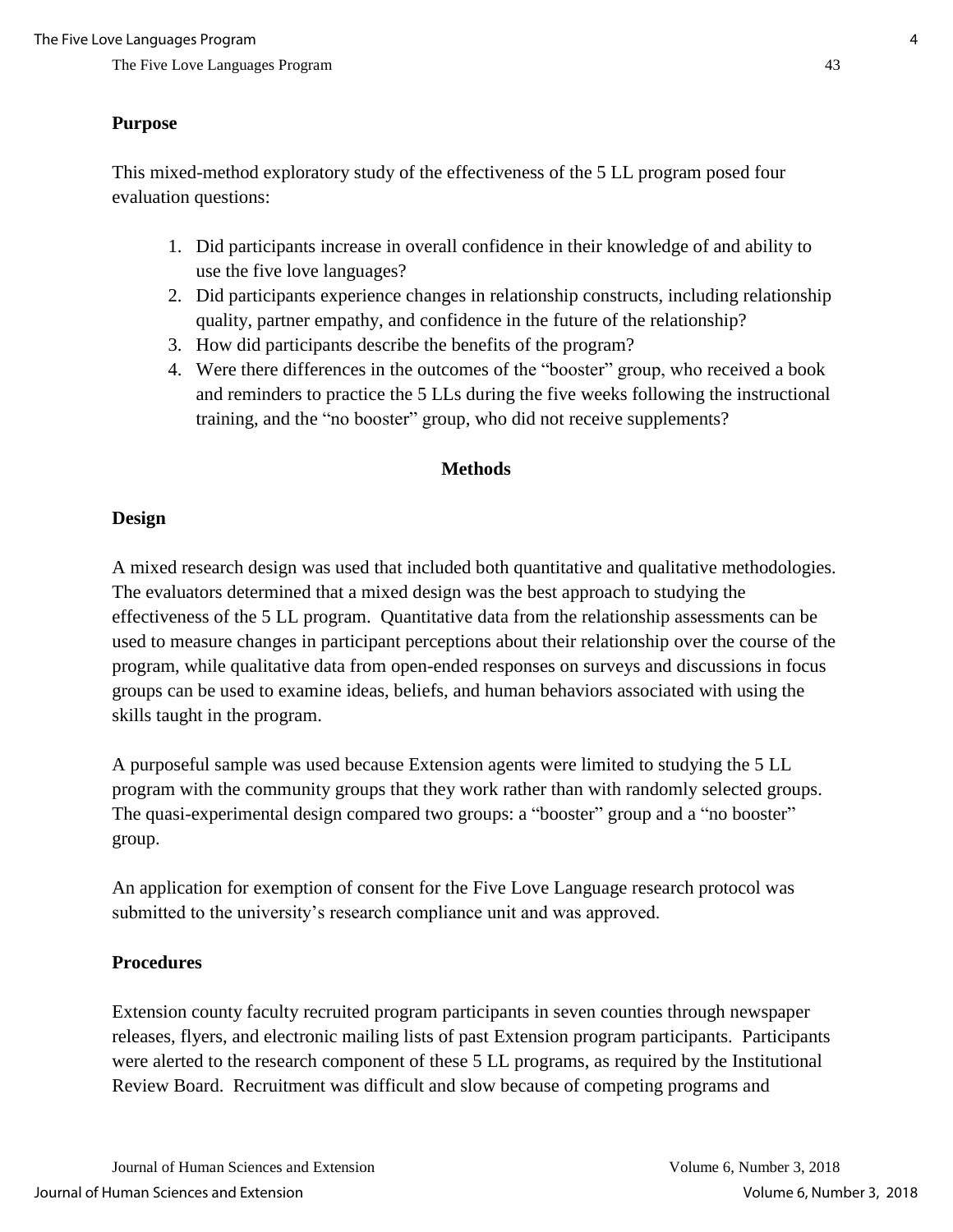The Five Love Languages Program  $\frac{44}{100}$ 

reluctance to attend relationship programs. In all, 38 participants signed up for the programs, including 18 couples.

To determine with which group a county program would be associated, the names of four counties were randomly drawn from a container and became the "booster" groups while the remaining three counties became "no booster" groups. Participants in the "booster" group listened to a didactic lesson, took home a book entitled *The Five Love Languages: How to Express Heartfelt Commitment to Your Mate* (Chapman, 2007)*,* and received weekly tips and reminders via email or text to practice the languages during the subsequent five weeks. The "no booster" groups listened to the same didactic lesson and were encouraged to use the skills in their daily lives but did not take home a book and received no reminders or tips to practice the skills. Both groups were brought back together for a final culminating event around the sixth week.

An Extension educator administered presurveys at all of the first sessions before the didactic program began. Surveys were precoded to reflect the county and participant's assigned identification number. Names associated with codes were never shared with those who entered or analyzed data and codes were eliminated from the analysis after they were matched with the postsurveys. The postsurveys were administered at the beginning of the final event before the focus groups were conducted. There were 38 matched sets.

All participants who attended the final event were part of the focus groups, which were held during the final session and were conducted by the same Extension educator who taught the initial training session.

#### **Quantitative Measures**

**Learning assessment.** The Confidence in Using the 5 Love Languages Scale (CU5LL) was a scale developed by the research team to measure participant learning from the program. A reliability analysis resulted in a Cronbach's alpha of .69. The scale contained four statements about participants' confidence that they had learned to identify and use the 5 LLs. The statements were:

- 1. I feel confident that I know my love language.
- 2. I feel confident that I know my partner's love language.
- 3. I feel confident that I can communicate using my partner's love language.
- 4. I feel confident that we can work through conflicts using our knowledge of the 5 LLs.

Response options for each statement were 1 = *Strongly Disagree*, 2 = *Disagree*, 3 = *Neither*, 4 = *Agree*, and 5 = *Strongly Agree*.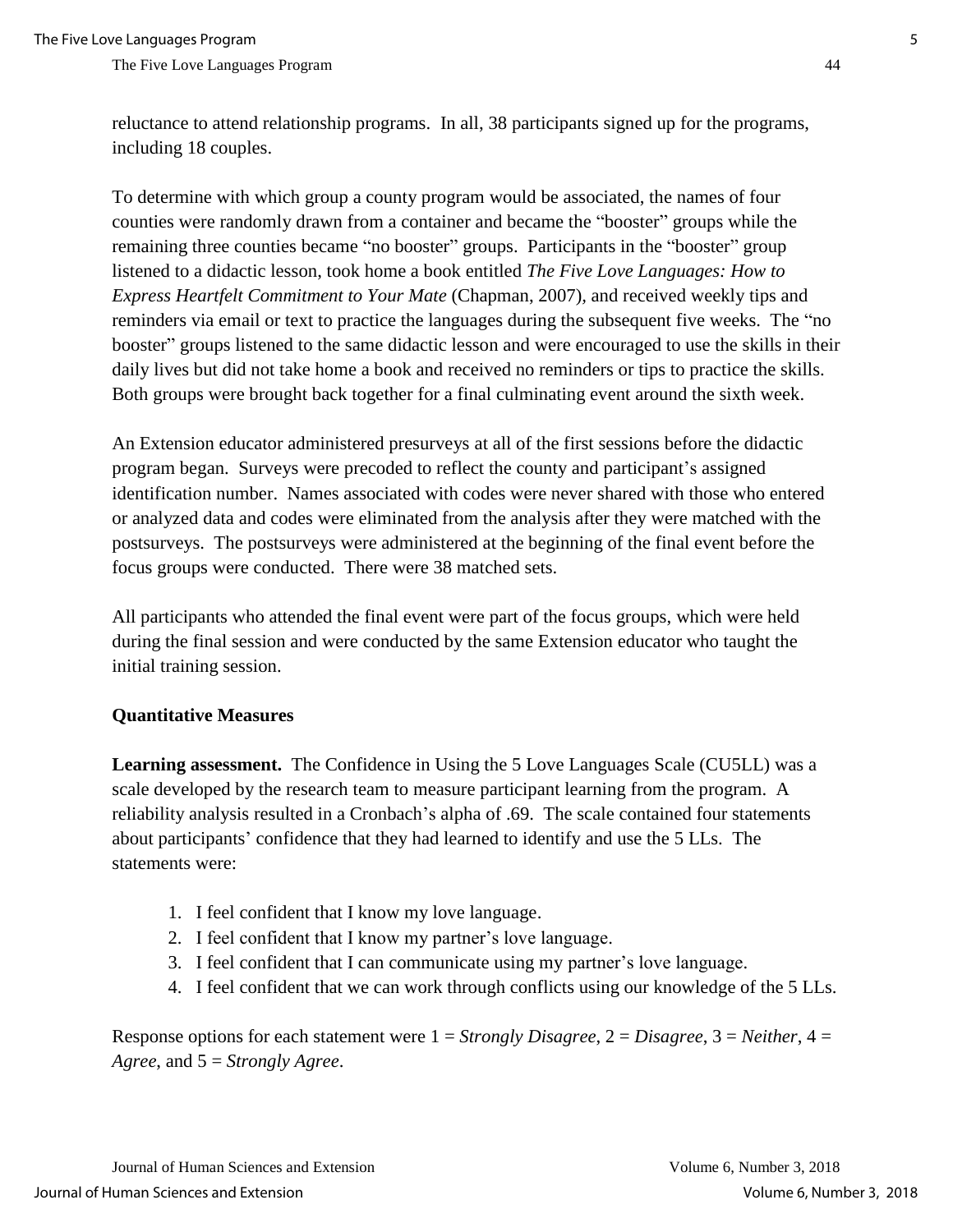**Relationship assessments.** Three relationship constructs were selected for inclusion in the study: relationship quality, partner empathy, and confidence in the strength and stability of the primary relationship. After reviewing scales to measure these constructs, the following were selected because they were concise, easy to understand scales that were appropriate for use in a rural community setting. Each of these scales was included in a paper survey administered before the 5 LL didactic session began and then again at the event six weeks later:

*Relationship quality.* Norton's Quality Marriage Index (QMI; 1983) is a six-item unidimensional index focusing exclusively on subjective evaluations of marital quality instead of other variables (Norton, 1983). A meta-analysis of 1,031 studies comparing the reliability of seven of the most commonly used measures of relationship satisfaction found the QMI to have excellent reliability with an average of .944 on Cronbach's alpha scores across studies (Graham, Diebels, & Barnow, 2011). The QMI also shows high internal consistency and convergent validity (Karney, Bradbury, Fincham, & Sullivan, 1994).

*Partner empathy.* The Perspective Taking scale of the Interpersonal Reactivity Index for Couples (IRIC; Péloquin & Lafontaine, 2010) was adapted from the Interpersonal Reactivity Index and validated with three independent samples (Davis, 1983). It demonstrated good discriminant, convergent, concurrent, and incremental validity, as well as adequate internal consistency. Cronbach's alphas for dyadic perspective taking and dyadic empathic concern were .84 and .74, respectively, in individuals involved in heterosexual relationships (Péloquin & Lafontaine, 2010). Partner empathy, or perspective taking, refers to the ability to accurately understand the other's point of view without experiencing their emotions (Davis, 1983; Péloquin & Lafontaine, 2010). The Interpersonal Reactivity Index for Couples asks participants to indicate whether each of the statements does or does not describe them. Examples of statements on the scale include "I try to look at my partner's side of a disagreement before I make a decision" and "When I'm upset at my partner, I usually try to put myself in his/her shoes for a while." The responses on the scale are from 0 to 4 with 0 indicating that it does not describe the respondent well and 4 indicating that it describes the respondent very well.

*Confidence in the strength and stability of the relationship.* The Confidence Scale (CS; Stanley, Hoyer, & Trathen, 1994) measures a couple's confidence that they can effectively manage their relationship and stay together. We used the 5-item Future Relationship Confidence Scale (FRCS) which was modified from the original CS (Whitton, Olmos-Gallo, Stanley, Prado, Kline, St. Peters, & Markman, 2007) and can be accessed at http://www.floridamarriageprep.com/wpcontent/uploads/2014/08/Confidence-Scale-Key-Florida-Marriage-Prep.pdf. The modified scale was found to be reliable prior to this study (Cronbach alphas were .70 and .75 at pre- and postassessment, respectively). Items were rated on a 7-point scale ranging from 1 = *Strongly Disagree* to 7 = *Strongly Agree*, with higher scores indicating more confidence in the relationship.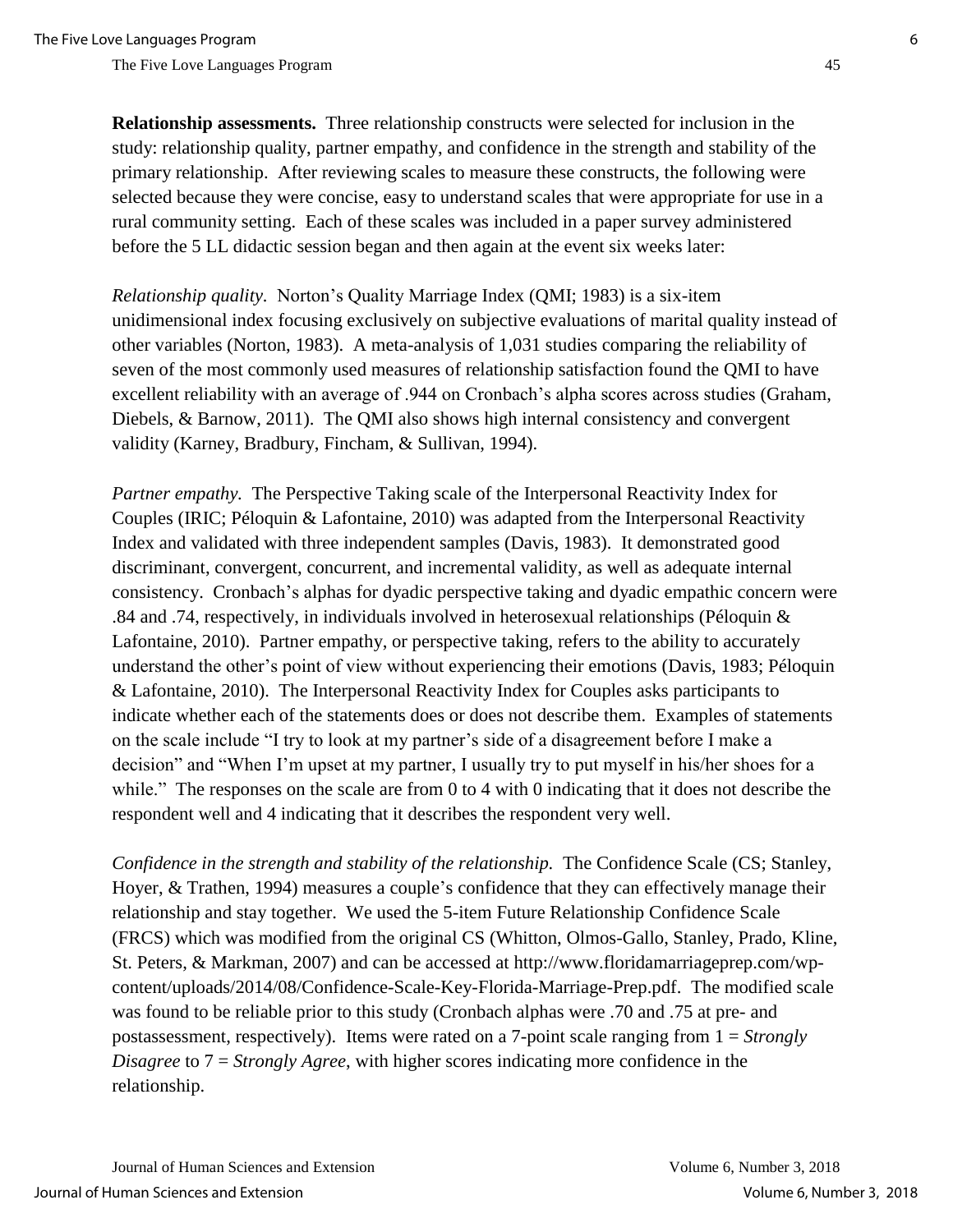## **Qualitative Measure**

**Focus groups.** Seven focus groups (one in each county) were conducted six weeks after the initial training session. They were moderated by the Extension educator who conducted the initial training session. The dialogue was audio-recorded. A prescripted focus group protocol was used which included the following questions written by the evaluation team, based on what they wanted to know about the program:

- 1. What was the easiest love language to practice? Why do you feel this way?
- 2. What was the hardest love language to practice? Why do you feel this way?
- 3. What changed in your relationship as a result of attending this class?
- 4. How did you personally change as a result of attending this class?
- 5. How will you continue to use the 5 LL information?
- 6. Would you recommend this program for other couples? Why or why not?
- 7. During what stage in a relationship do you think this program would be helpful to couples?
- 8. What other thoughts do you have about the program?

## **Participant Characteristics**

**Demographics.** The questionnaire contained five demographic questions, including gender, description of the primary relationship, age, race, and salary level. In all, there was a total of 38 participants, 19 men and 19 women. Of these 19 couples, 13 were married, while 6 couples were in other types of committed relationships. All attended the 5 LL program with their partners. There were 22 individuals (11 couples) in the "no booster" group and 16 individuals (8 couples) in the "booster" group. Table 1 shows the demographic breakdown of all participants who completed the pre- and postsurveys. Numbers for each demographic based on whether individuals were in the "booster" or the "no booster" groups are also shown.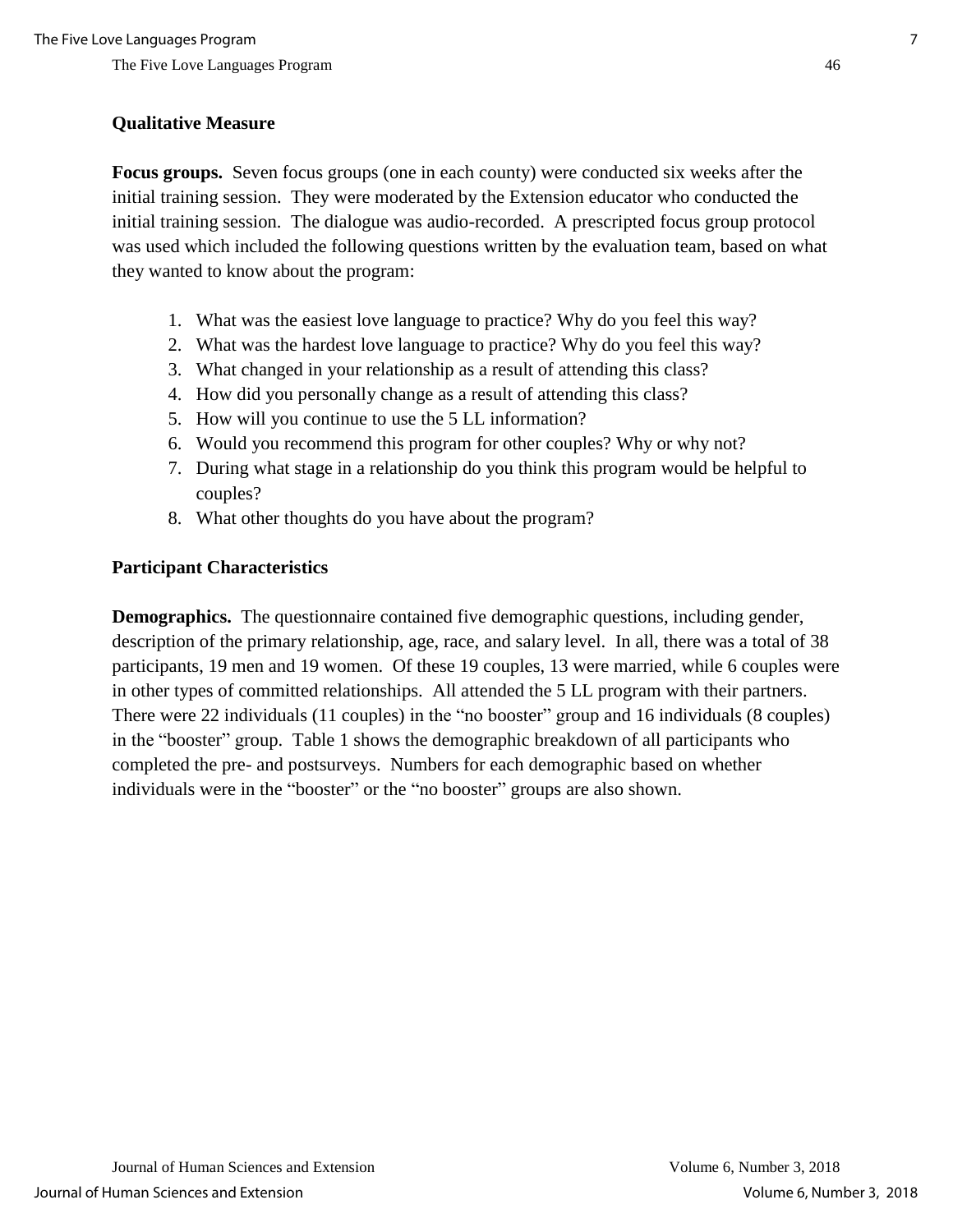|                     |                              |                    | "Booster"      | "No Booster"     |
|---------------------|------------------------------|--------------------|----------------|------------------|
| Demographic         |                              | <b>Whole Group</b> | Group          | Group            |
| Sex of Participants | Female                       | 19                 | 11             | 8                |
|                     | Male                         | 19                 | 11             | 8                |
| Age                 | Less than 30                 | 8                  | 6              | $\overline{2}$   |
|                     | 31-40                        | 9                  | 5              | 4                |
|                     | $41 - 50$                    | 7                  | 4              | 3                |
|                     | 51-60                        | 8                  | 5              | 3                |
|                     | 61 and older                 | 6                  | $\overline{2}$ | $\overline{4}$   |
| Primary             | Marriage                     | 26                 | 14             | 12               |
| Relationship        | Committed but not<br>married | 11                 | 7              | $\overline{4}$   |
|                     | Other                        | $\mathbf{1}$       | 1              | $\boldsymbol{0}$ |
| Race and Ethnicity  | African American             | 1                  | 1              | $\boldsymbol{0}$ |
|                     | White/Caucasian              | 35                 | 19             | 16               |
|                     | Hispanic                     | $\overline{2}$     | $\overline{2}$ | $\boldsymbol{0}$ |
| Income              | Less than \$20,000           | 5                  | $\mathfrak{2}$ | 3                |
|                     | \$20,000-\$39,000            | 7                  | 5              | $\overline{c}$   |
|                     | \$40,000-\$59,000            | 6                  | 3              | 3                |
|                     | \$60,000-\$79,000            | 12                 | 10             | $\overline{2}$   |
|                     | \$80,000-\$99,000            | $\overline{2}$     | $\overline{0}$ | $\overline{c}$   |
|                     | More than \$100,000          | 6                  | $\overline{2}$ | $\overline{4}$   |

#### *Table 1. Five Love Languages Program Participant Demographics*

#### **Results**

## **Evaluation Question One: Did Participants Increase in Overall Confidence in Their Knowledge of and Ability to Use the Five Love Languages?**

The first evaluation question, "Did participants increase in overall confidence in their knowledge of and ability to use the five love languages?" was answered through an analysis of the Confidence in Using the 5 Love Languages Scale (CU5LL). A paired sample *t*-test was conducted on the mean pre- and posttest scores of the CU5LL. There was a significant difference between the pre- and posttest scores on the CU5LL scale as shown in Table 2. An a priori alpha level of .05 was used to represent statistical significance for this test and all statistical tests in this paper.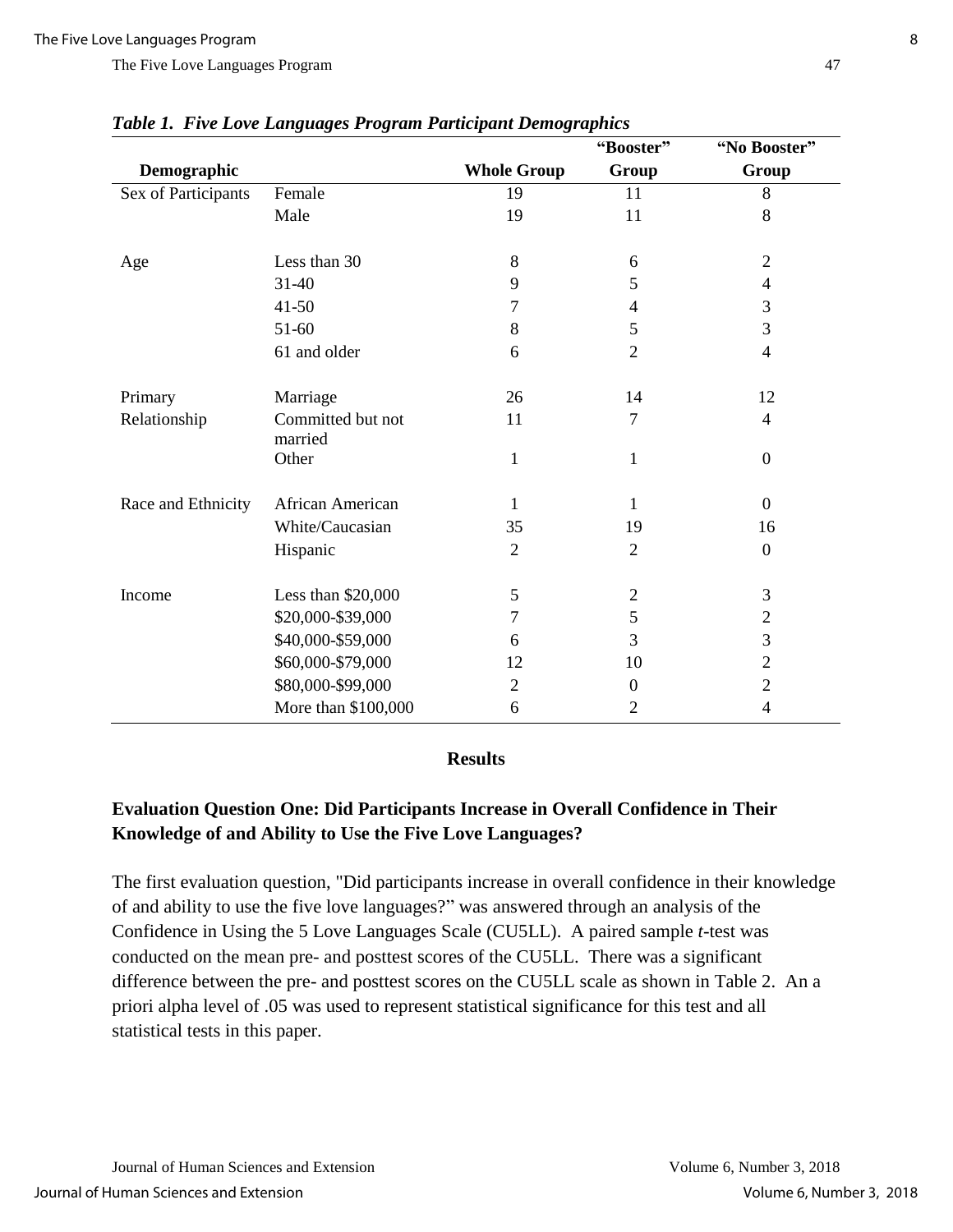|       | <b>Test</b> |           |    |             | 95% CI for |                  |                      |          |    |
|-------|-------------|-----------|----|-------------|------------|------------------|----------------------|----------|----|
|       | <b>Pre</b>  |           |    | <b>Post</b> |            |                  |                      |          |    |
|       | M           | <b>SD</b> | n  | M           | SD         | $\boldsymbol{n}$ | <b>Difference</b>    |          | df |
| CU5LL | 13.9474     | .63666    | 38 | 17.5789     | 2.04849    | 38               | $-5.04155, -2.22160$ | $5.219*$ | 37 |

*Table 2. Results of t-Test and Descriptive Statistics for the Confidence in Using the 5 Love Languages Scale (CU5LL) Pre- and Posttest Responses for All Participants*

*Note:* \**p* < .05

## **Evaluation Question Two: Did Participants Experience Changes in Relationship Constructs, Including Relationship Quality, Partner Empathy, and Confidence in the Future of the Relationship?**

The second evaluation question, "Did participants experience changes in relationship constructs, including relationship quality, partner empathy, and confidence in the future of the relationship?" was answered by an analysis of three validated assessments commonly used to measure relationship constructs.

**Relationship quality**. On pretest, the mean score of all participants on the Quality Marriage Index (QMI) was 31.00, above the cutoff score of 29 or less that is the criterion for relationship distress (Woods, Priest, & Denton, 2013). On the posttest, the mean score was 31.47. These aggregate scores indicate that couples in this study were non-distressed at both the beginning and end of the program. A paired-sample *t*-test was conducted with the pre- and posttest scores on the QMI. There was no significant difference between the pre- and posttest scores for all participants on the QMI as shown in Table 3.

**Partner empathy.** A paired sample *t*-test was conducted with the mean pre- and posttest scores on the Perspective Taking scale of the Interpersonal Reactivity Index for Couples (IRIC). As seen in Table 3, there was a statistically significant difference between the pre- and posttest mean scores on the IRIC. This result indicates that participants increased in their empathy for their partner and their ability to take the perspective of their partner.

**Confidence in the strength and stability of the relationship**. A paired sample *t*-test was conducted on the mean pre- and posttest scores for the Future Relationship Confidence Scale (FRCS) for all participants. There was no statistically significant difference in the pre- and posttest scores on the FRCS as shown in Table 3.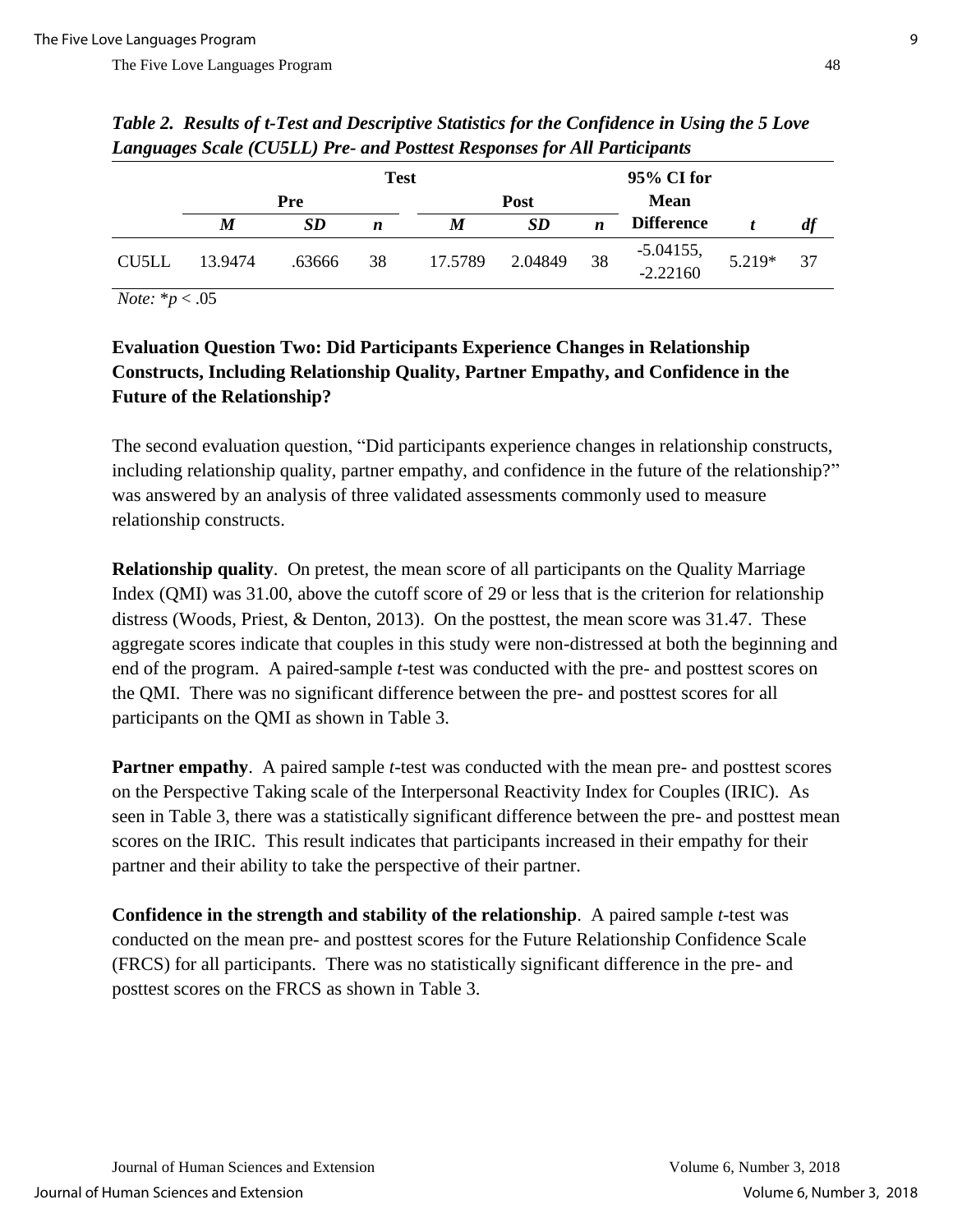|             |                  |            | <b>Test</b>      |         |             |                  | 95% CI for            |           |    |
|-------------|------------------|------------|------------------|---------|-------------|------------------|-----------------------|-----------|----|
|             |                  | <b>Pre</b> |                  |         | <b>Post</b> |                  | <b>Mean</b>           |           |    |
|             | $\boldsymbol{M}$ | SD         | $\boldsymbol{n}$ | M       | <b>SD</b>   | $\boldsymbol{n}$ | <b>Difference</b>     |           | df |
| <b>OMI</b>  | 31.0000          | 3.52597    | 38               | 31.4737 | 3.21093     | 38               | $-.28301,$<br>.09353  | $-1.020$  | 37 |
| <b>IRIC</b> | 28.6842          | 4.97075    | 38               | 30.1579 | 4.07050     | 38               | .66804,<br>$-12010$   | $-2.206*$ | 37 |
| <b>FRCS</b> | 22.1842          | 2.80786    | 38               | 22.2105 | 2.50575     | 38               | $-0.91583,$<br>.86320 | .060      | 37 |

*Table 3. Results of t-Tests for the Pre- and Posttest Scores on Relationship Constructs for All 5 Love Languages Program Participants*

*Note:* QMI = Quality Marriage Index, IRIC = Perspective Taking Scale of the Interpersonal Reactivity Index for Couples,  $FRCS =$  Future Relationship Confidence Scale.  $* p < .05$ 

#### **Evaluation Question Three: How Did Participants Describe the Benefits of the Program?**

The third question, "How did participants describe the benefits of the program?" was answered using a qualitative approach. Focus group discussions, held in the last session of the 5 LL program around week six, were audio-taped and transcribed. Qualitative data were analyzed by "fracturing" the data and reassembling them in new ways (Krueger  $\&$  Casey, 2000; Strauss  $\&$ Corbin, 1990). The 5 LL evaluation team met for an all-day session where members read through the text of the long answers on the questionnaire and the focus group discussions and developed themes related to benefits and/or gains of the program, even if the question did not specifically ask about benefits or gains. Team members came to a consensus on which themes about benefits or gains should be included and documented in the analysis. A list of benefits or gains from the program with representative quotations is presented in Table 4.

| <b>Benefit/Gain</b>                                        | <b>Related Quote</b>                                                                                                                                                                                                                                                                                                                                                                   |
|------------------------------------------------------------|----------------------------------------------------------------------------------------------------------------------------------------------------------------------------------------------------------------------------------------------------------------------------------------------------------------------------------------------------------------------------------------|
| Awareness of one's own love language                       | Mine is the gift of service. It has made me more aware of<br>doing things for people. I was like oh, that's why I do all this<br>stuff and it dawned on me on why I do those things, and I<br>hadn't thought about it before.                                                                                                                                                          |
| Awareness of one's partner's<br>preferences and viewpoints | I guess I try to see stuff from her side -- see what she wants<br>to do. See how she enjoys spending time with me, it's not<br>watching me work in the garage, it's something else.                                                                                                                                                                                                    |
|                                                            | I didn't know his would be quality time. That was totally<br>unexpected. Even if it's something as simple as after she's<br>(child) in bed and he wanted to watch TV or a movie, and I<br>would blow him off, I didn't realize that was a big deal, but it<br>was. He was just wanting me to sit next to him and hang out,<br>and I guess I started thinking about that a little more. |

*Table 4. Focus Group Themes about Program Benefits and Gains and Related Quotes*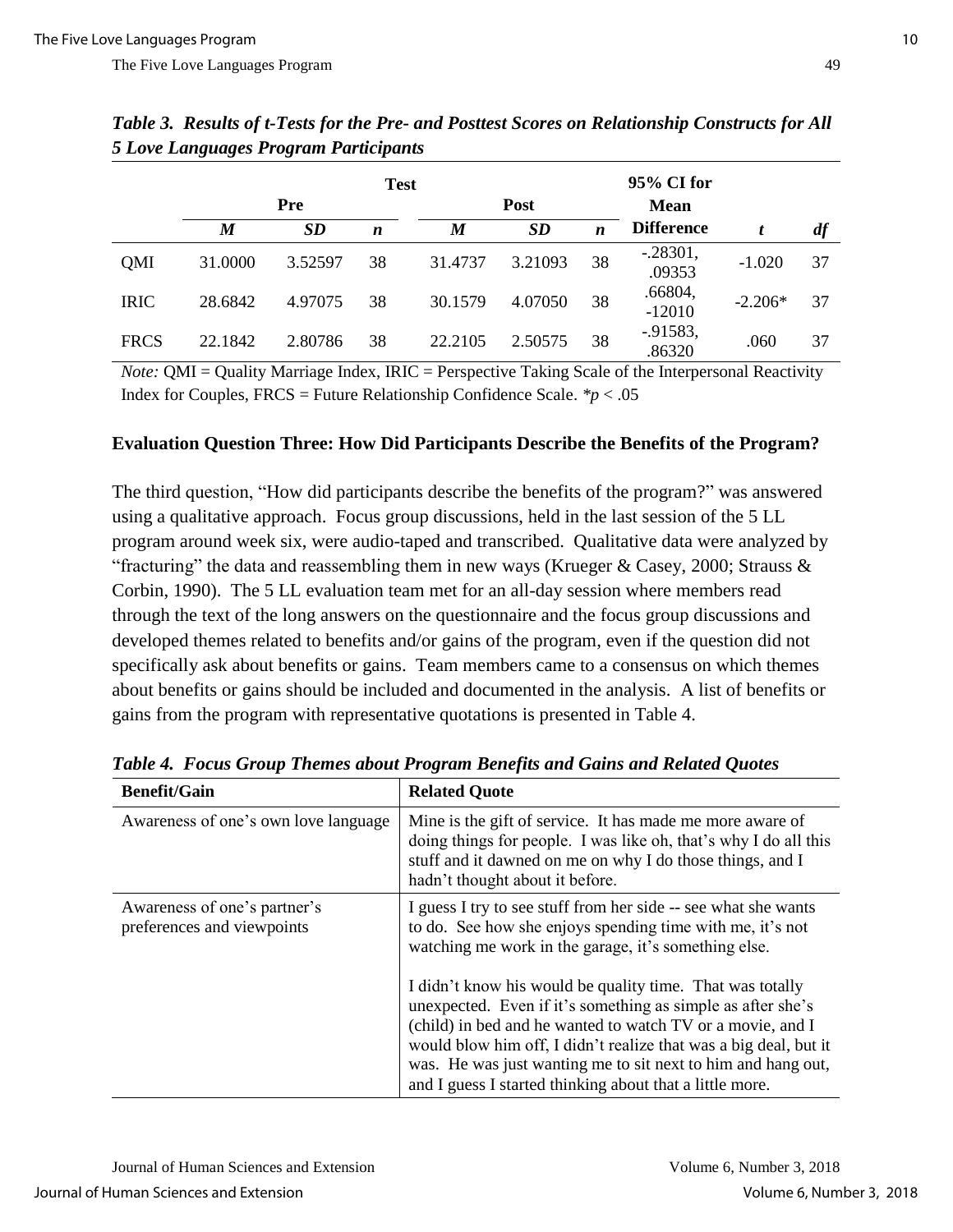| <b>Benefit/Gain (continued)</b>                                                                                        | <b>Related Quote (continued)</b>                                                                                                                                                                                                                   |  |  |  |
|------------------------------------------------------------------------------------------------------------------------|----------------------------------------------------------------------------------------------------------------------------------------------------------------------------------------------------------------------------------------------------|--|--|--|
| Realization of the tendency to practice<br>one's own love language, rather than<br>the love language of their partner. | No, I think I realized that I was trying to practice my love<br>language on him when it wasn't his to begin with. Cause his<br>is acts of service and gifts and mine is quality time, so I was<br>always focusing on quality time.                 |  |  |  |
|                                                                                                                        | What has been the most difficult part of this is being able to<br>concentrate on my husband's love language. It is different<br>than mine, so how do I show him I love him the way that<br>makes him feel loved rather than the way I want him to? |  |  |  |
| Realization that practicing one's<br>partner's love language takes effort.                                             | I think for me, I tried to make myself have a more conscious<br>effort of not just practicing my normal patterns and trying to<br>think outside the box and do something different.                                                                |  |  |  |
| Understanding of how to apply the 5<br>LLs to relationships other than one's<br>primary relationship.                  | I think I have already started applying it to other<br>relationships, friendships and interactions with family and<br>just being aware of it in relationships other than (husband).                                                                |  |  |  |

## **Evaluation Question Four: Were there Differences in the Outcomes of the "Booster" Group and the "No Booster" Group?**

The fourth evaluation question, "Were there differences in the outcomes of the "booster" group, who received a book and reminders to practice the 5 LLs during the five weeks following the instructional training and the "no booster" group, who did not receive supplements?" was answered by comparing the difference between the pre- and posttest means of the two groups. The difference in means on the CU5LL scale was computed for the pre- and posttest and then the difference score was compared for the two groups using an independent-samples *t*-test. There was no significant difference between the "no booster" and the "booster" group on the CU5LL scale as seen in Table 5.

|              |                   |           |                  |                  | <b>A</b> |                  |                           |           |    |
|--------------|-------------------|-----------|------------------|------------------|----------|------------------|---------------------------|-----------|----|
|              | <b>Test</b>       |           |                  |                  |          | 95% CI           |                           |           |    |
|              | <b>No Booster</b> |           |                  | <b>Booster</b>   |          |                  | for Mean                  |           |    |
|              | M                 | <b>SD</b> | $\boldsymbol{n}$ | $\boldsymbol{M}$ | SD       | $\boldsymbol{n}$ | <b>Difference</b>         | t         | df |
| <b>CU5LL</b> | 4.5455            | 5.17988   | 22               | 2.3750           | 2.21736  | 16               | $-.64403,$<br>$-.35233$   | 1.570     | 36 |
| <b>OMI</b>   | $-.2727$          | 2.65799   | 22               | $-.5000$         | 1.67332  | 16               | $-1.30404,$<br>$-1.20209$ | .301      | 36 |
| <b>FRCS</b>  | $-4.5455$         | 5.17988   | 22               | $-2.3750$        | 2.21736  | 16               | $-4.97393,$<br>$-4/69324$ | .125      | 36 |
| <b>IRIC</b>  | $-2.3636$         | 4.37031   | 22               | .7500            | 2.74469  | 16               | $-5.63176,$<br>$-5.46186$ | $-2.508*$ | 36 |

*Table 5. Results of t-Tests for Differences in Pre- and Posttest Scores on Relationship Constructs Between the No Booster and Booster Groups* 

*Note:* OMI = Quality Marriage Index, IRIC = Perspective Taking Scale of the Interpersonal Reactivity Index for Couples, FRC = Future Relationship Confidence Scale.  $*p < .05$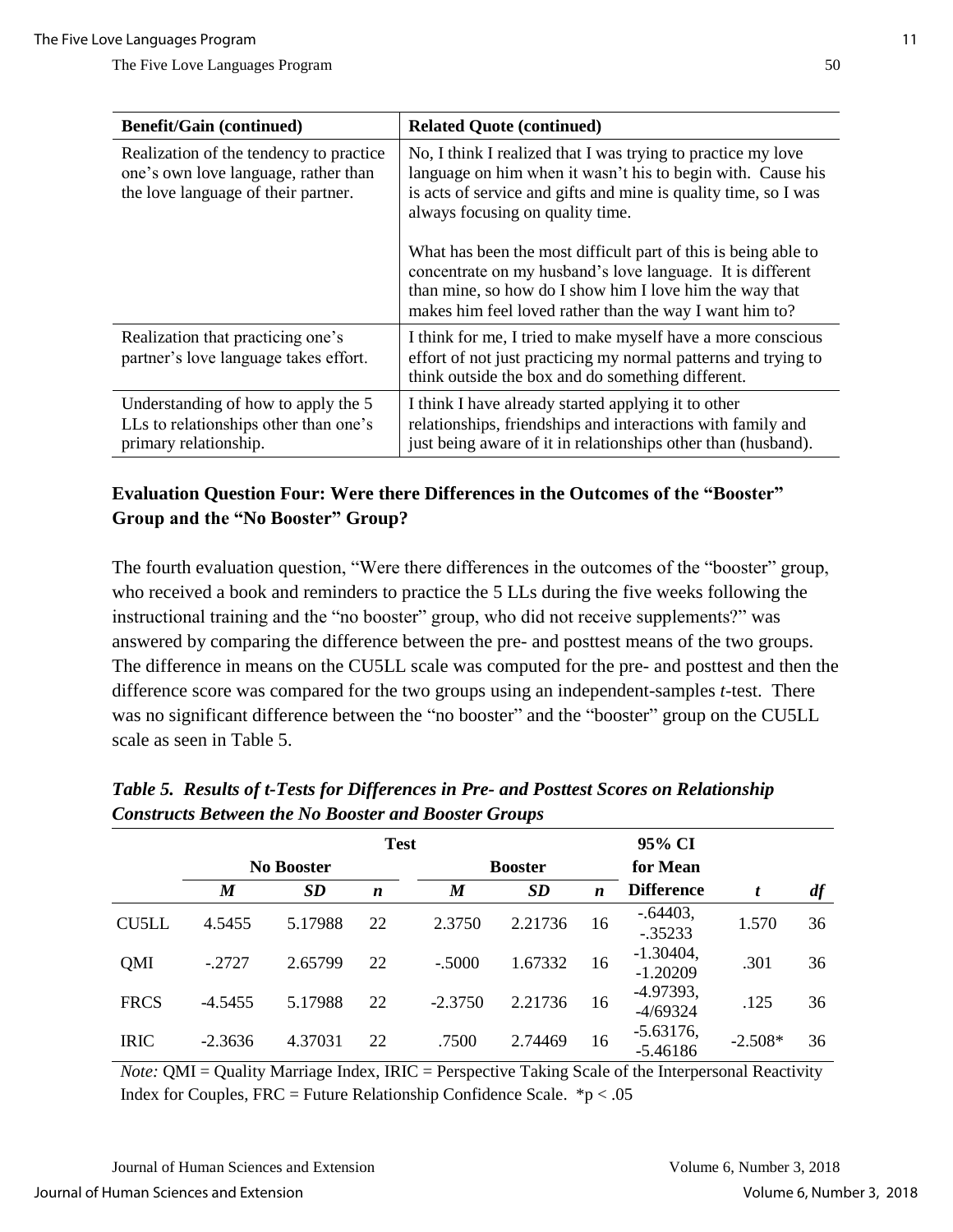Similarly, a difference score was computed for each of the three relationship constructs, and *t*tests were run for each construct. A significant difference was found on the differences in means for the Perspective Taking scale of the Interpersonal Reactivity Index for Couples (IRIC) as seen in Table 5. No significant differences were found between the two groups on the Quality Marriage Index (QMI) and the Future Relationship Confidence Scale (FRCS).

No substantive differences in the discussion of the two focus groups were found based on "nobooster" and "booster" group status. However, the depth of the discussion was very different. The "no booster" group members answered questions in short, matter-of-fact ways. Most of the answers were limited to "yes" or "no" or one or two short statements. The "booster" group's discussion, on the other hand, was full of elaboration and detail about their experiences using the 5 LLs during the preceding weeks.

#### **Discussion**

The evaluation team designed the evaluation protocol to answer five questions. In this section, the results of the evaluation will be discussed in relation to each question.

## **Did Participants Increase in Overall Confidence in Their Knowledge of and Ability to Use the Five Love Languages?**

An unpublished dissertation by Veale (2006) found that participants who identified their love language within the context of the 5 LL program were able to accurately describe their love language and their partner's love language. Based on an analysis of the CU5LL scale in this study, we can say that participants were significantly more confident that they knew their own love language and the love language of their partner after participating in the program and in their ability to use the love languages within their relationships.

Based on the qualitative data from the focus group, we know that this confidence was based on purposively determining to use the LL of their partner, rather than their own LL.

## **Did Participants Experience Changes in Relationship Constructs, Including Relationship Quality, Partner Empathy, and Confidence in the Future of the Relationship?**

As a result of the analysis of the three relationship constructs using standardized, validated assessments, only one construct showed significant results. Specifically, the study did not find any evidence that participants improved on measures of relationship quality or confidence in the future of the relationship. This may be because participants started the program with high scores on those measures.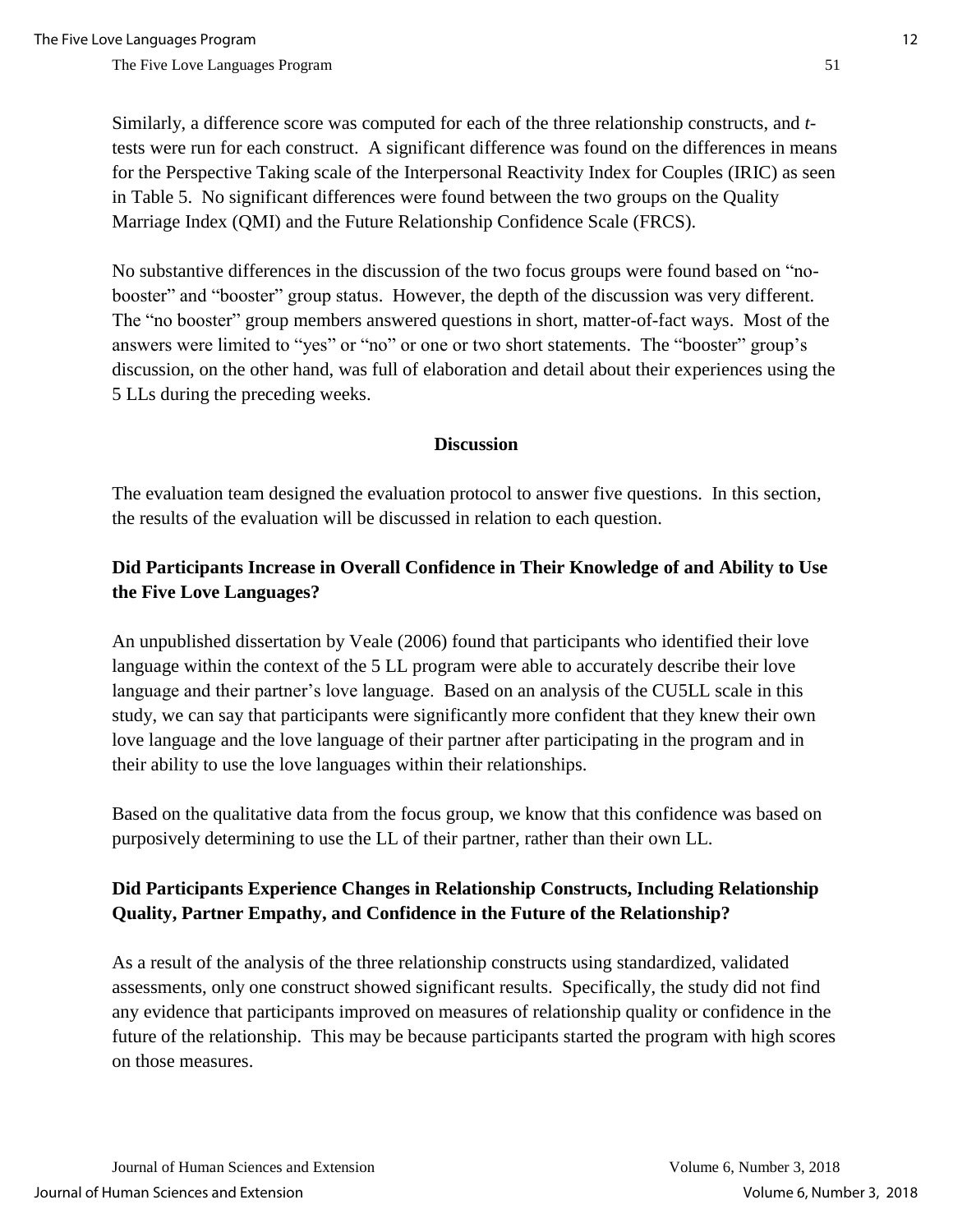However, this study did find that participants improved in partner empathy or perspective taking. Building on a study that showed males and females in high-adjustment relationships perceive their spouses as better at perspective taking than those in low-adjustment relationships (Long, 1993) and another study that individuals with higher empathy towards their partners reported higher relationship satisfaction than individuals with lower empathy towards their partner (Perrone-McGovern et al., 2014), this study confirmed that couples in quality relationships can gain perspective taking skills within a short relationship education program.

Perspective taking is a construct that is discussed in psychology and business literature but is mainly related to relationships within or between groups of people and focuses on efforts to reduce racial and other biases in order to reduce conflicts and promote social justice (Cohen, 2010; Shih, Wang, Bucher, & Stotzer, 2009; Todd, Bodenhausen, Richeson, & Galinsky, 2011). The authors did not find much evidence that relationship education programs evaluated partner empathy or perspective taking. This study highlights the need to measure this construct, and perhaps more intentionally, incorporate perspective taking content into existing programs. As an example, an assessment of one program that intentionally targeted perspective taking with couples involved in romantic relationships showed that participants demonstrate increased partner empathy as well as empathy with others in general (Long, Angera, Carter, Nakamoto, & Kalso, 1999).

#### **How Did Participants Describe the Benefits of the Program?**

An analysis of the discussion for both the booster and the no-booster groups revealed that participants in both groups benefited from the 5 LL program in much the same way. Both groups gained an understanding of the 5 LLs and confidence in using them. However, the participants in the booster group (who received tips during the weeks between the first and final sessions) seemed more enthusiastic as they described their experience, as well as more aware of their partner's LL and the hard work it takes to change one's mindset from thinking about how you want to receive love to how your partner wants to receive love.

## **Were There Differences in the Outcomes of the "Booster" Group, Who Received a Book and Reminders to Practice the 5 LLs During the Five Weeks Following the Instructional Training and the "No Booster" Group, Who Did Not Receive Supplements?**

Citing an article by Silliman, Stanley, Coffin, Markman, and Jordan (2001), Ooms and Wilson (2004, pp. 446) stated that "participation in a relationship skills program should not be viewed as a one-time inoculation that will have effects over a lifetime, but rather as an inoculation that requires boosters."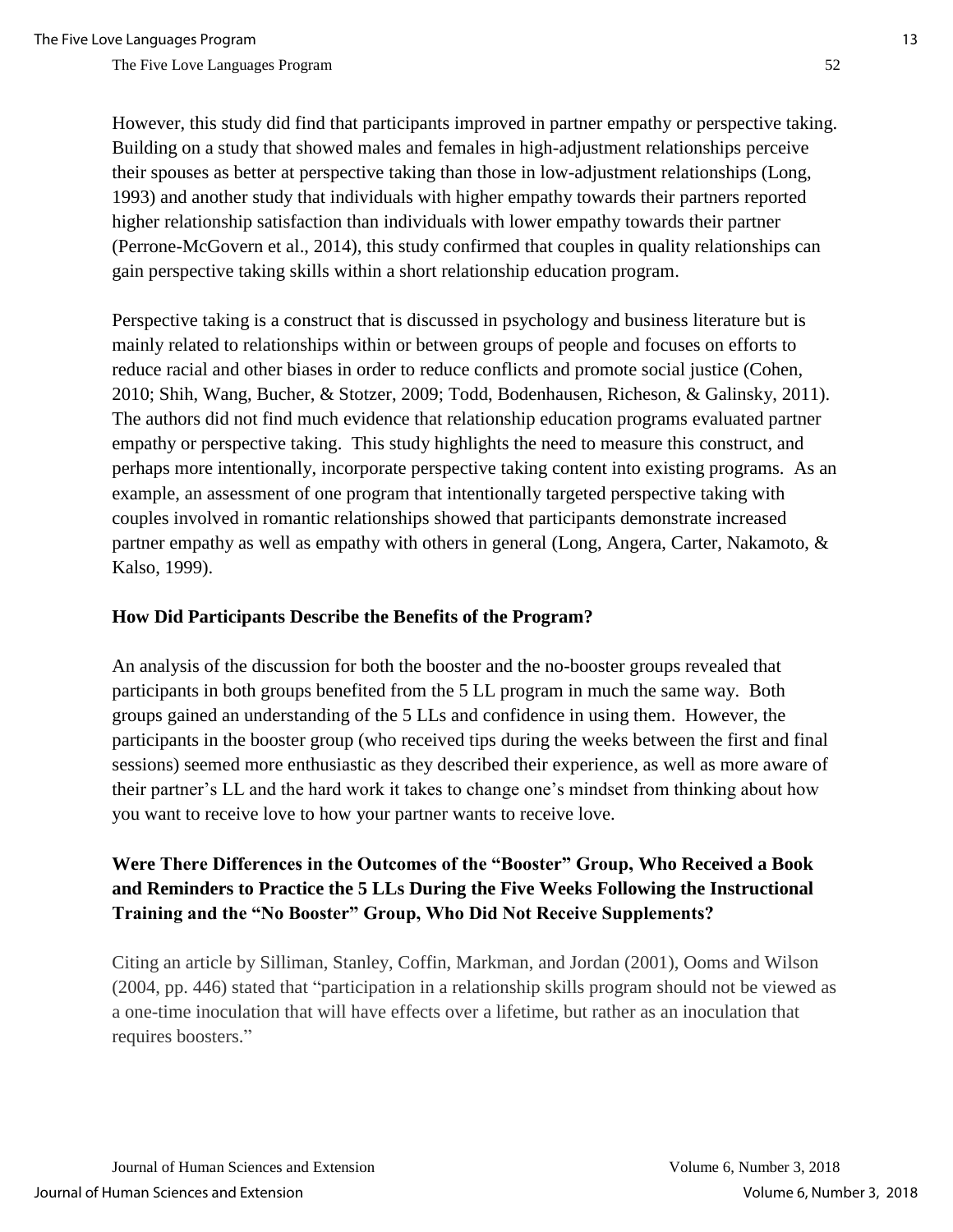Sixteen participants in the 5 LL program received boosters in the form of reminders and tips on using the 5 LLs during the intermittent period between receiving the didactic lesson and the culminating meeting five weeks later. There were significant differences between the "booster" and the "no booster groups" on partner empathy.

There were also differences in the qualitative data retrieved from focus group discussions related to the adoption of and enthusiasm for using one's partners love language. The booster groups were more verbally expressive about their experience in the program. The "no booster groups" talked about relationship skills not covered specifically in the program, as if they were speaking more in general terms rather than based on their experience with the love languages. The tips on how to practice the LLs helped participants do the work related to learning their partner's LL, leading to improved partner empathy.

#### **Limitations of the Study**

Several limitations within the design of this study need to be understood when interpreting the results. First, the sample of program participants was a convenience sample of people who attended 5 LL programs in the counties where the Extension educators work. The outcomes/benefits that are reported are limited to that group. Definitive answers to the evaluation questions cannot be given at this time. The findings also may not generalize to a cross-section of people in intimate relationships who would not volunteer to be involved in similar programs.

Second, the short-term effects that were seen in this study are based on self-reported measures. Self-reported measures are not as reliable as observational measures for relationship education (Blanchard, Hawkins, Baldwin, & Fawcett, 2009; Fawcett, Hawkins, Blanchard, & Carroll, 2010; Norton, 1983).

Third, the sample was small because couples were encouraged (although not required) to attend the sessions together and many experienced conflicting schedules and other family constraints.

In an article that discussed the current status and future directions of relationship education research, Markman and Rhoades (2012) stated that "a key issue in the relationship education field involves motivating people who are not currently experiencing problems to seek services or to take advantage of services." A study that utilizes a large, random sample, as well as some observational methods, should be conducted to verify the results of this study.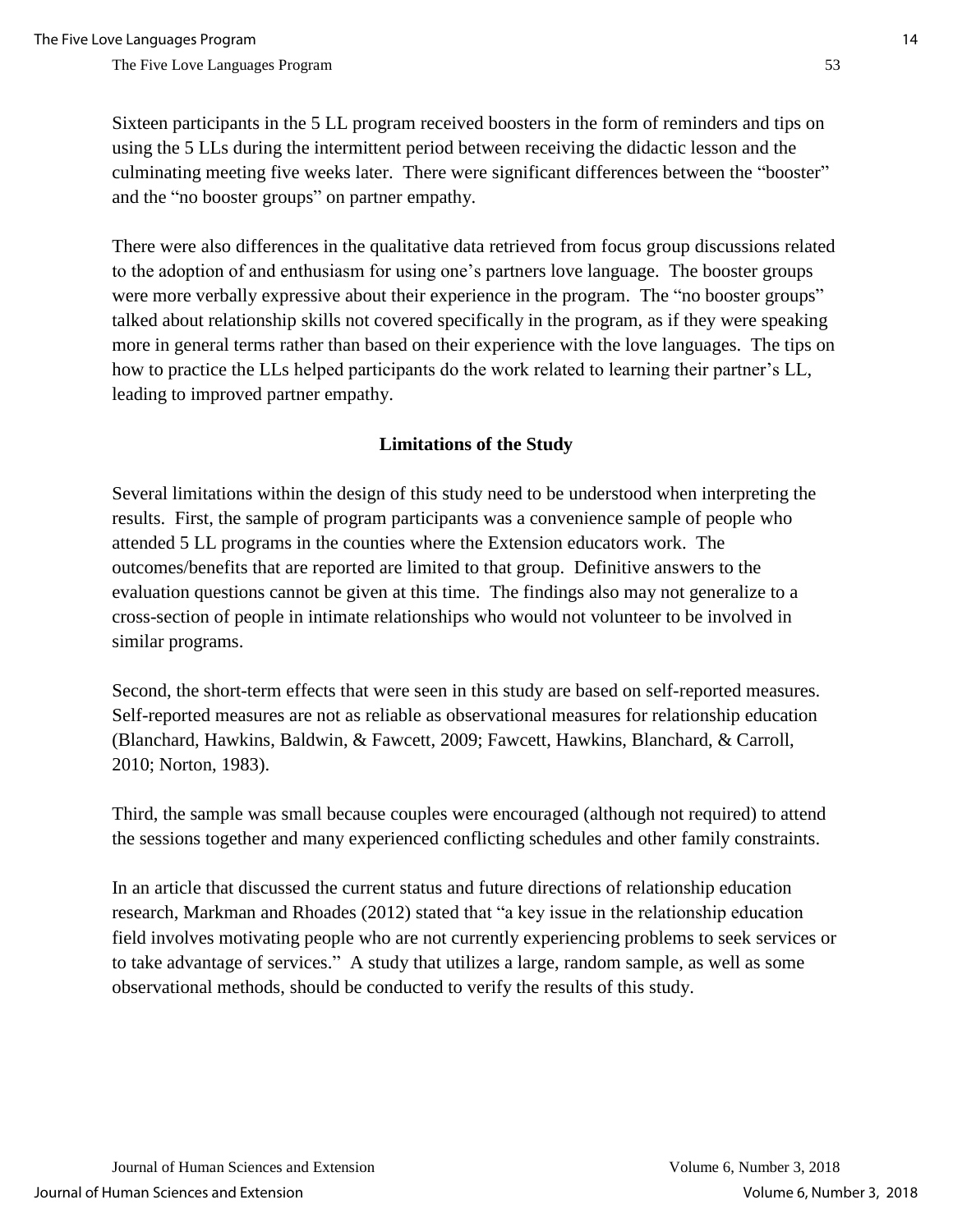## **Conclusions and Implications**

In this exploratory study, participants in the 5 Love Languages (5 LL) program gained an understanding of their own LL and the LL of their partner and gained confidence in using the love language of their partner. These two findings confirm earlier research that 5 LL program participants felt that their love language was accurately portrayed by the Chapman's Love Language Survey and that they understood how to communicate better with their partner after learning their love LL (Veale, 2006). However, there was insufficient evidence in Veale's research to conclude that partners modified their behavior to accommodate their spouse's love language.

This study provides some evidence that all participants in these 5 LL programs improved in partner empathy and that individuals in the "booster" group showed significant improvement as compared to individuals in the "no-booster" group. The latter result may suggest that, for certain populations, educators should add tips and reminders to the didactic component of the 5 LL program.

Overall, the results of this study show that 5 LL program participants gained knowledge of the love languages, understanding of how their partners want to receive love, and skills in expressing love. Participants in the program said that a benefit of the program was that they learned to meet their partner's needs by utilizing their partner's love language. This behavior helped them communicate better with their partner and improve the time they spend together. Most participants in the program said that their primary relationship had been made stronger.

Due to the limitations of this study, further research on the 5 LL program is needed. Future studies of the 5 LL program should look at different variables, including gender, time in the relationship, married couples vs. those in a committed relationship, and the number of times participants practice relationship skills. A comparison study of participants in moderate and high-dosage programs would also help researchers understand the differences between these types of approaches.

Extension faculty are usually not trained therapists. Their main role is to bring research-based educational programs to citizens in the communities they serve. Therefore, evidence-based, lowdosage Relationship and Marriage Education (RME) programs would be an important component in the toolbox of Extension family life educators. Small, incremental change in the lives of people and organizations is a hallmark of Extension programming.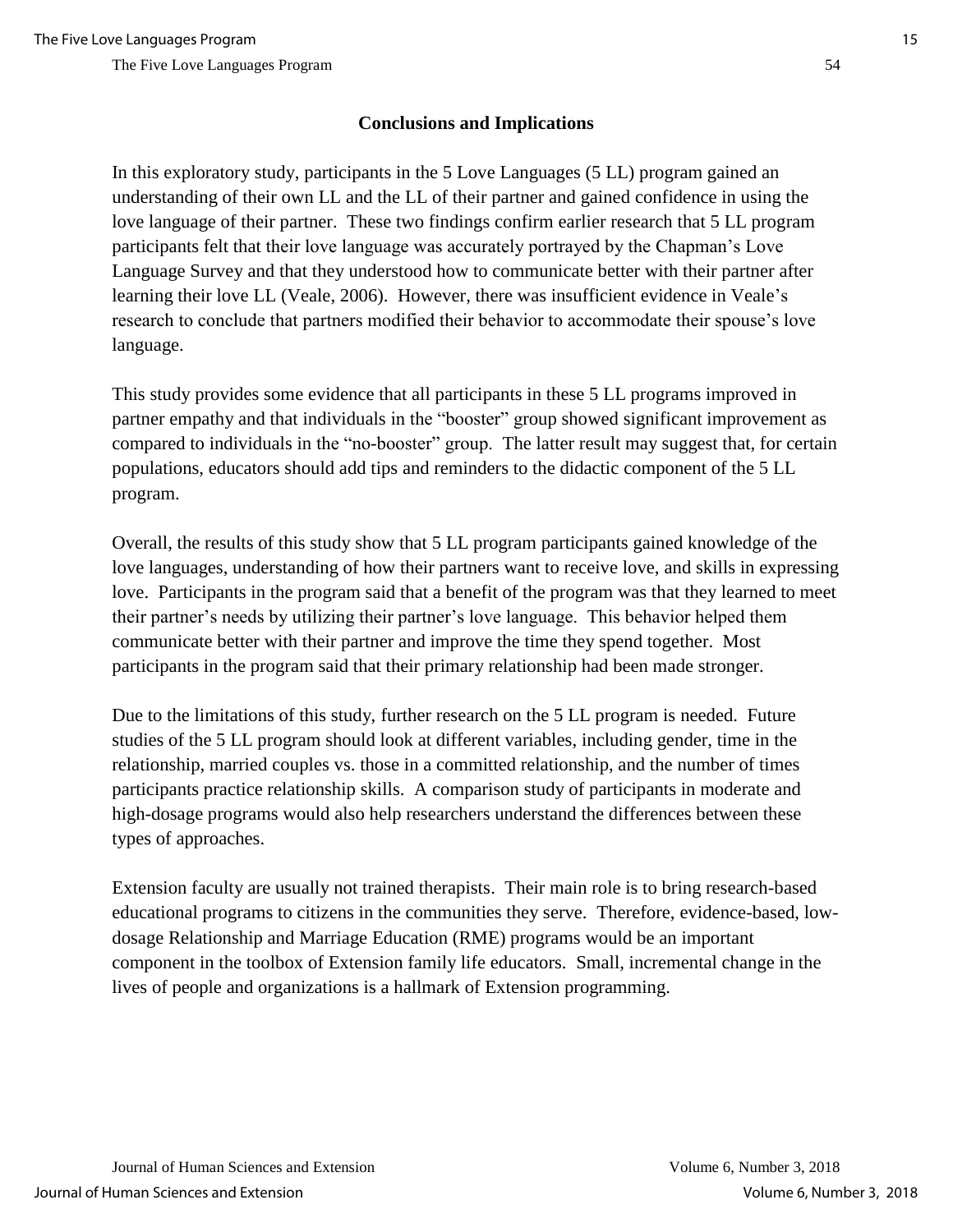#### **References**

- Adler-Baeder, F., Higginbotham, B., & Lamke, L. (2004). Putting empirical knowledge to work: Linking research and programming on marital quality. *Family Relations*, *53*(5), 537–546. doi:10.1111/j.0197-6664.2004.00063.x
- Blanchard, V. L., Hawkins, A. J., Baldwin, S. A., & Fawcett, E. B. (2009). Investigating the effects of marriage and relationship education on couples' communication skills: A metaanalytic study. *Journal of Family Psychology*, *23*(2), 203–214. doi:10.1037/a0015211
- Chapman, G. (2007). *The five love languages: How to express heartfelt commitment to your mate*. Chicago, IL: Northfield Press.
- Cohen, T. R. (2010). Moral emotions and unethical bargaining: The differential effects of empathy and perspective taking in deterring deceitful negotiation. *Journal of Business Ethics, 94*(4), 569–579. doi:10.1007/s10551-009-0338-z
- Davis, M. H. (1983). Measuring the individual differences in empathy: Evidence for multidimensional approach. *Journal of Personality and Social Psychology*, *44*(1), 113– 126. doi:10.1037/0022-3514.44.1.113
- Egbert, N., & Polk, D. (2006). Speaking the language of relational maintenance: A validity test of Chapman's (1992) five love languages. *Communication Research Reports*, *23*(1), 19– 26. doi:10.1080/17464090500535822
- Fawcett, E. B., Hawkins, A. J., Blanchard, V. L., & Carroll, J. S. (2010). Do premarital education programs really work? A meta-analytic study. *Family Relations*, *59*(3), 232–239. doi:10.1111/j.1741-3729.2010.00598.x
- Futris, T. G., & Adler-Baeder, F. (Eds.). (2013). *The national Extension relationship and marriage education model: Core teaching concepts for relationship and marriage enrichment programming*. Retrieved from http://www.fcs.uga.edu/nermen/nermem-bookchapters
- Goddard, H. W., Marshall, J. P., Olson, J. R., & Dennis, S. A. (2012). Steps towards creating and validating an evidence-based curriculum. *Journal of Extension*, *50*(6), Article 6FEA6. Retrieved from http://www.joe.org/joe/2012december/a6.php
- Graham, J. M., Diebels, K. J., & Barnow, Z. B. (2011). The reliability of relationship satisfaction: A reliability generalization meta-analysis. *Journal of Family Psychology*, *25*(1), 39–48. doi:10.1037/a0022441
- Hawkins, A. J., Blanchard, V. L., Baldwin, S. A., & Fawcett, E. B. (2008). Does marriage and relationship education work? A meta-analytic study. *Journal of Consulting and Clinical Psychology*, *76*(5), 723–734. doi:10.1037/a0012584
- Hawkins, A. J., Stanley, S. M., Blanchard, V. L., & Albright, M. (2012). Exploring programmatic moderators of the effectiveness of marriage and relationship education programs: A meta-analytic study. *Behavior Therapy*, *43*(1), 77–87. doi:10.1016/j.beth .2010.12.006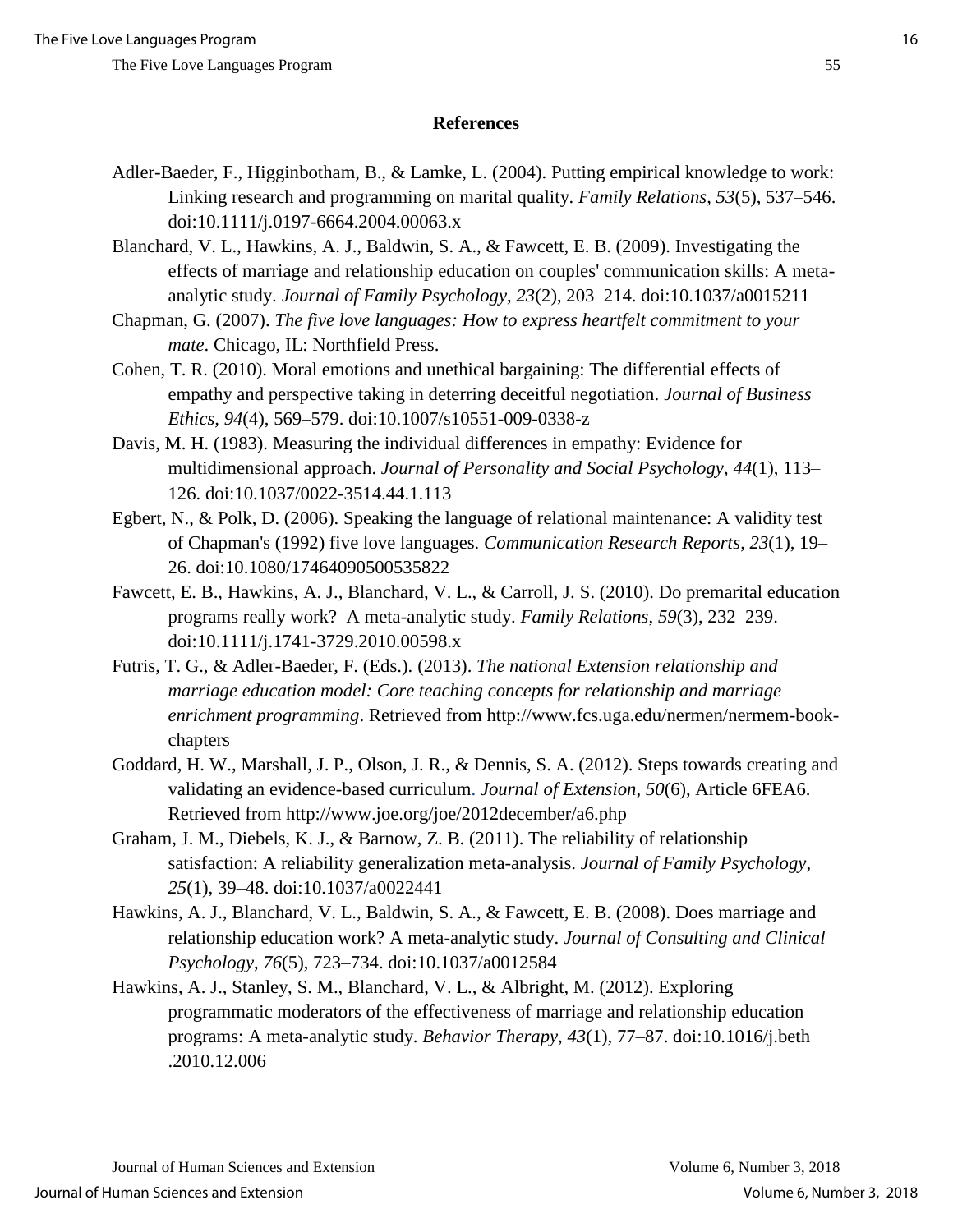- Kaczor, C., Peck, T., & Riffe, J. (2012). Connecting with others using the five love languages. *West Virginia Community Educational Outreach Service Lesson, Leader Guide.* Morgantown, WV: West Virginia University Extension Service.
- Karney, B. R., Bradbury, T. N., Fincham, F. D., & Sullivan, K. T. (1994). The role of negative affectivity in the association between attributions and marital satisfaction. *Journal of Personality and Social Psychology*, *66*(2), 413–424. doi:10.1037/0022-3514.66.2.413
- Krueger, R. A. & Casey, M. A. (2000*). Focus groups: A practical guide for applied research* (3rd ed.). Thousand Oaks, CA: Sage.
- Long, E. C. J. (1993). Perspective-taking differences between high- and low-adjustment marriages: Implications for those in intervention. *The American Journal of Family Therapy, 21*(3), 248–259. doi:10.1080/01926189308250923
- Long, E. C. J., Angera, J. J., Carter, S. S., Nakamoto, M., & Kalso, M. (1999). Understanding the one you love: A longitudinal assessment of an empathy training program for couples in romantic relationships. *Family Relations*, *48*(3), 235–242. doi:10.2307/585632
- Markman, H. J., & Rhoades, G. K. (2012). Relationship education research: Current status and future directions. *Journal of Marital and Family Therapy*, *38*(1), 169–200. doi:10.1111 /j.1752-0606.2011.00247.x
- Norton, R. (1983). Measuring marital quality: A critical look at the dependent variable. *Journal of Marriage and Family*, *45*(1), 141–151. doi:10.2307/351302
- Ooms, T., & Wilson, P. (2004). The challenges of offering relationship and marriage education to low-income populations. *Family Relations 53*(5), 440–447. doi:10.1111/j.0197- 6664.2004.00052.x
- Péloquin, K., & Lafontaine, M. (2010). Measuring empathy in couples: Validity and reliability of the interpersonal reactivity index for couples. *Journal of Personality Assessment*, *92*(2), 146–157. doi:10.1080/00223890903510399
- Perrone-McGovern, K. M., Oliveira-Silva, P., Simon-Dack, S., Lefdahl-Davis, E., Adams, D., McConnell, J., ... Goncalves, O. F. (2014). Effects of empathy and conflict resolution strategies on psychophysiological arousal and satisfaction in romantic relationships. *A Psychophysiology and Biofeedback, 39*(1), 19–25. doi:10.1007/s10484-013-9237-2
- Shih, M., Wang, E., Bucher, A. T., & Stotzer, R. (2009). Perspective taking: Reducing prejudice towards general outgroups and specific individual. *Group Processes and Intergroup Relations, 12*(5), 565–577. doi:10.1177/1368430209337463
- Silliman, B., Stanley, S. M., Coffin, W., Markman, H. J., & Jordan, P. L. (2001). Preventive interventions for couples. In H. Liddle, D. Santisteban, R. Levant, & J. Bray (Eds.), *Family psychology: Science-based interventions* (pp. 123–146). Washington, DC: American Psychological Association.
- Stafford, L., Dainton, M., & Haas, S. (2000). Measuring routine and strategic relational maintenance: Scale revision, sex versus gender roles, and the prediction of relational characteristics. *Communications Monographs*, *67*(3), 306–323. doi:10.1080/0363775 0009376512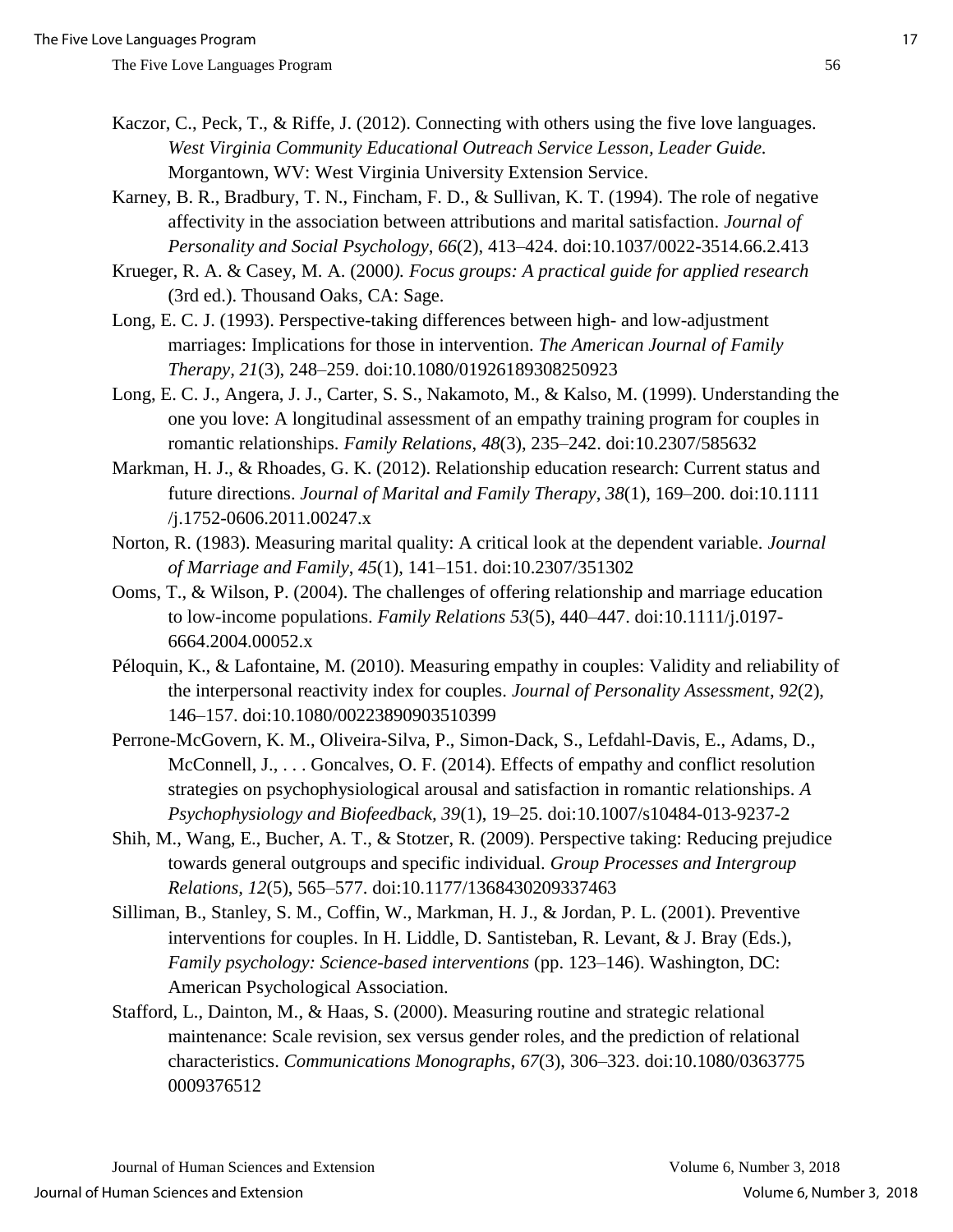- Stanley, S. M., Hoyer, L., & Trathen, D. W. (1994). *The confidence scale*. Unpublished measure, University of Denver, Denver, CO.
- Strauss, A., & Corbin, J. (1990). *Basics of qualitative research: Grounded theory and procedures and techniques.* Newbury Park, CA: Sage.
- Todd, A. R., Bodenhausen, G. V., Richeson, J. A., & Galinsky, A. D. (2011). Perspective taking combats automatic expressions of racial bias. *Journal of Personality and Social Psychology, 100*(6), 1027–1042. doi:10.1037/a0022308.
- Veale, S. L. (2006). *How do I love thee? An investigation of Chapman's five love languages* (Unpublished doctoral dissertation). Capella University, Minneapolis, MN.
- Whitton, S. W., Olmos-Gallo, P.A., Stanley, S. M., Prado, L. M., Kline, G. H., St. Peters, M., & Markman, H. J. (2007). Depressive symptoms in early marriage: Predictions from relationship confidence and negative marital interaction. *Journal of Family Psychology, 21*(2), 297-306. doi: 10.1037/0893-3200.21.2.297.
- Woods, S. B., Priest, J. B., & Denton, W. H. (2013). A preliminary investigation of a telephone administration of the quality of marriage index. *Journal of Marital and Family Therapy*, *39*(2), 261–267. doi:10.1111/jmft.12002

*Allison Nichols,* EdD, is an Evaluation Specialist at West Virginia University Extension. Dr. Nichols provides training and technical assistance in evaluation to Extension professionals at the state and county level.

*Jane Riffe***,** EdD, is a Family and Human Development Specialist (Emerita) at West Virginia Extension. Dr. Riffe develops educational materials and conducts research on healthy couple and parent-child relationships, domestic violence, and mindfulness-based stress reduction.

*Cheryl Kaczor*, MS, is a Families & Health Agent in Marshall County with a special interest in promoting healthy lifestyles.

*Ami Cook*, MS, is a Families & Health Agent in Braxton and Clay Counties with a special interest in relationship education.

*Gwen Crum*, MS, is a Families & Health Agent in Wood County with a special interest in safeguarding families.

*Andrea Hoover*, MA, is a Families & Health Agent in Greenbrier County with a special interest in healthy lifestyles regarding healthy families, relationship education, staff development, and nutrition.